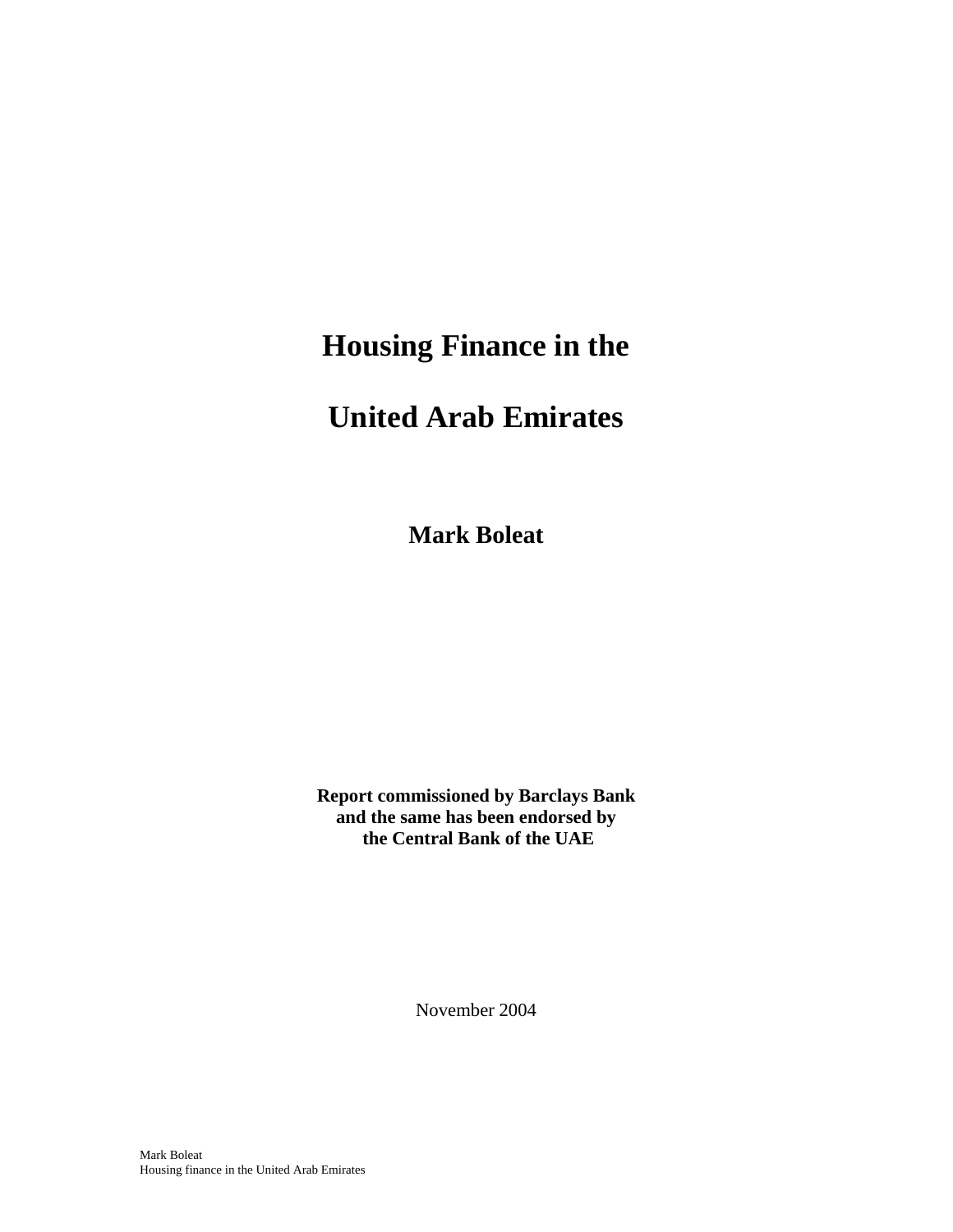### **Contents**

| Foreword          |                                                     | iii |
|-------------------|-----------------------------------------------------|-----|
| Executive summary |                                                     | 1   |
| Chapter 1         | Housing finance systems in industrialised countries | 3   |
| Chapter 2         | Political and economic framework                    | 4   |
| Chapter 3         | The banking structure in the UAE                    | 6   |
| Chapter 4         | Housing and housing finance for UAE nationals       | 8   |
| Chapter 5         | The opening of the market in Dubai                  | 10  |
| Chapter 6         | Consumer protection issues                          | 19  |
| Chapter 7         | Wider economic and policy issues                    | 25  |
| Chapter 8         | Supervision of housing finance                      | 28  |
|                   | The study                                           | 32  |
|                   | Bibliography                                        | 33  |
|                   | The author                                          | 34  |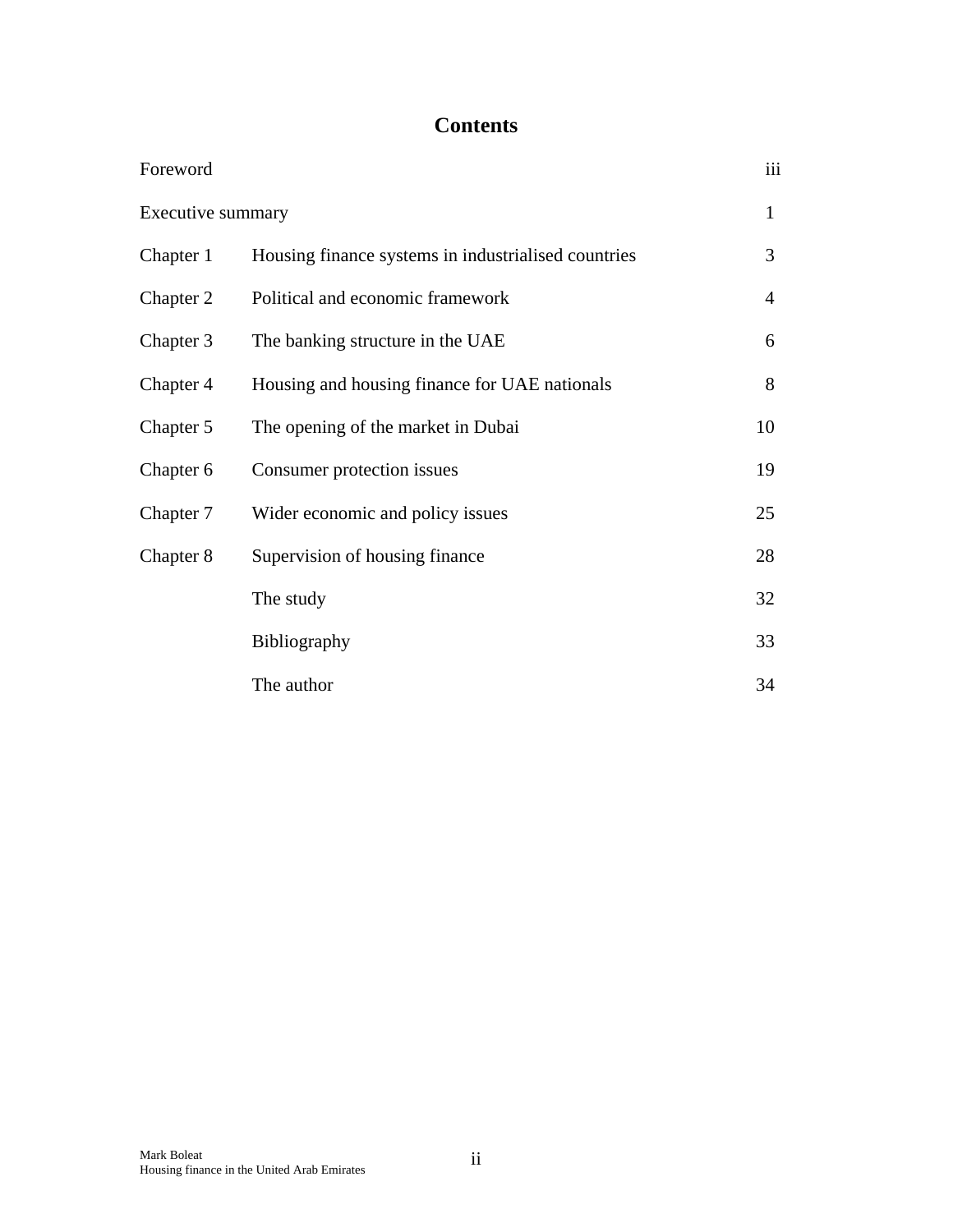### **Foreword**

The United Arab Emirates (UAE) has a very rapidly growing population and economy, and living standards that are among the highest in the world. 80% of the population of the UAE comprises non-nationals who, until recently, had not been permitted to purchase property. That situation has changed, particularly in Dubai, and to a lesser extent in some of the other Emirates, in the last few years.

The Emirates have given considerable help to their nationals to enable them to own their own homes so there was little need for significant provision of housing finance. The opening up of the market in Dubai has changed that position dramatically. Over the last few years there has been a significant increase in lending for house purchase and construction, some of which has been by newly established institutions.

This development has naturally raised some questions about the nature and direction of the housing finance market, particularly as the legal issues relating to the ownership of freehold property by non-nationals have yet to be settled.

This study was commissioned to provide a broad overview of the current state of housing finance in the UAE from an international perspective.

The study has been commissioned by Barclays Bank and the same has been endorsed by the Central Bank of the UAE as a contribution to knowledge about the development of the market.

The author is grateful to Barclays Bank and to the Central Bank of the UAE for the considerable they gave in organising his visit to the UAE and for providing information. Particular thanks go to Mark Petchell, Group Country Manager for Barclays for the UAE, and to Habib Kazim, Senior Manager, Banking Supervision and Examination Department, Dubai and the Northern Emirates, of the Central Bank, who accompanied the consultant throughout his visit.

The views expressed in the report are those of the author alone and should not be taken to represent the views of the Central Bank of the UAE.

Mark Boleat November 2004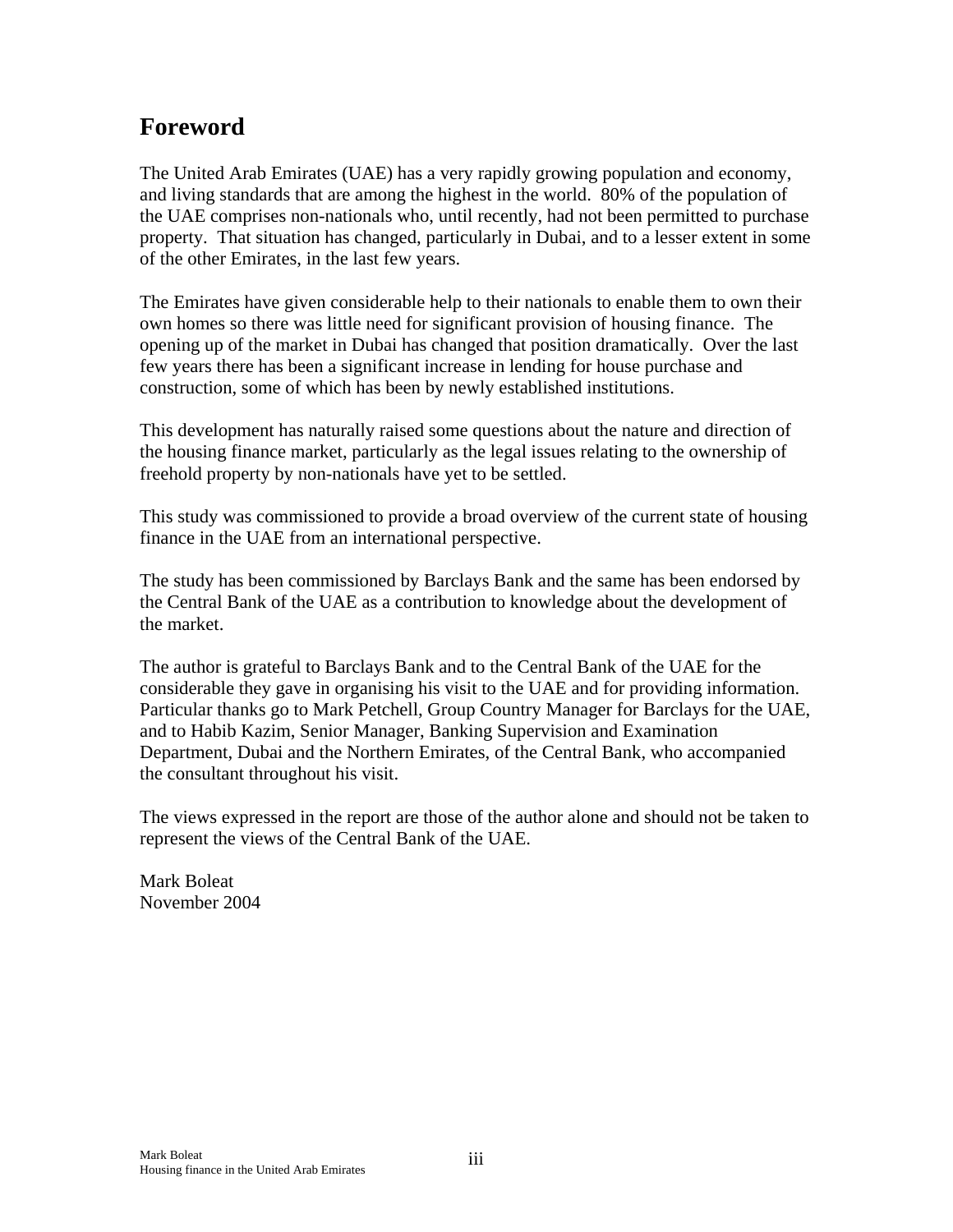### **Executive summary**

#### **Housing finance systems in industrialised countries**

In industrialised countries, people purchase housing with the help of loans secured by mortgage for up to 80% or more of the purchase price at an interest rate about two percentage points over the cost of funds. The housing market is mature and characterised by a strong secondary market with new house building being a relatively small part of the market, sufficient to meet the net increase in demand. Regulation, easily accessible data on housing market activity and a network of professionals facilitate transactions and help ensure adequate protection for consumers.

#### **Political and economic framework**

The UAE is a federation of seven states, each of the states having substantial autonomy and to some extent competing with each other for business.

The population is 4,061,000 and has been increasing at 6% a year. 80% of the population are non-nationals.

Thanks to oil, the Emirates are very rich with income per head among the highest in the world. They have also been growing rapidly as they have attracted both business and population from other countries.

#### **The banking structure in the UAE**

The UAE has a well developed banking structure with both local banks and branches of international banks. The larger local banks also have an international presence. Banks are soundly regulated by the Central Bank of the UAE. The volume of lending secured on residential property is tiny by international standards.

#### **Housing and housing finance for UAE nationals**

In effect, the government has provided most UAE nationals with their housing. Any UAE national is entitled to a plot of land and is then given further financial support in the form of a grant or an interest free loan to enable them to build their home. Personal loans may be used to top up state provision but granted land cannot be mortgaged.

#### **The opening of the market in Dubai**

In 2002, the government of Dubai announced that in specially designated areas foreign nationals would be able to own housing. The announcement has been followed by a huge increase in demand from long term residents who had been renting, from people seeking an investment and also from people, particularly from the Middle East, seeking a safe home for their money as well as a good investment. The demand has been matched by a massive increase in house building, through three State backed companies. The market has been driven by speculation with most properties being sold before they have been constructed, many to speculators who often have sold subsequently at a profit.

The uncertainty over land ownership made the banks reluctant to finance house purchase, so two of the major developers set up their own companies, Amlak and Tamweel. In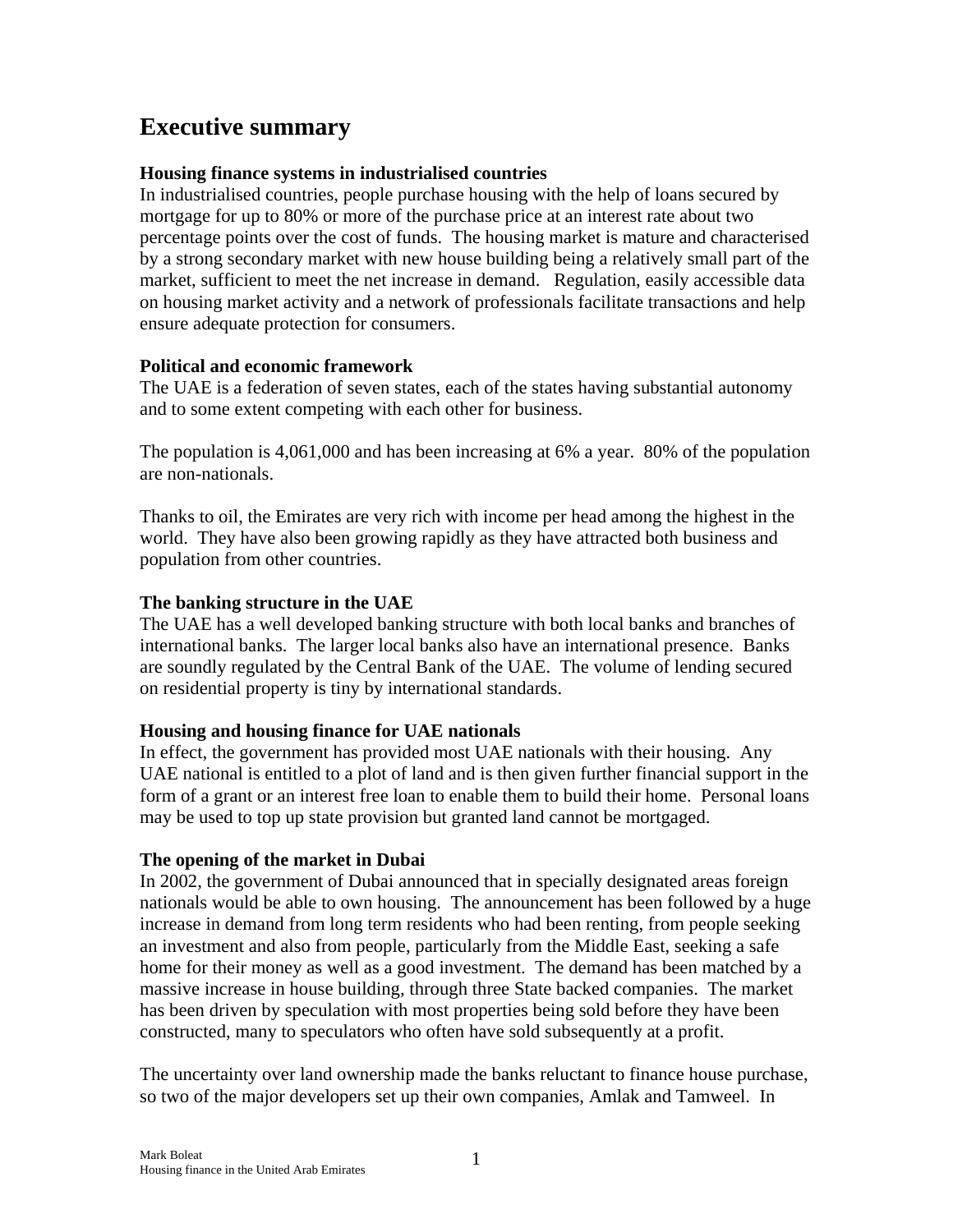practice, even those paying the full price have often provided cash. Where they have needed loan finance the loan to value ratio has been comparatively modest. Both lenders operate on an Islamic finance basis which gives them additional security.

The mainstream banks are now entering the market having seen the experience of Amlak in particular. They will take an increasing market share. As the volume of business and competition increases the spread between the cost of funds and the mortgage rate should fall.

#### **Consumer protection issues**

The opening of the market in Dubai has raised a number of consumer protection issues that need to be addressed –

- The legal position on ownership and residence by non-nationals needs to be settled. The immediate priority is for title to be registered by the Dubai Lands Department.
- Greater protection is needed for purchasers in respect of payments made prior to completion and remedying defective building work.
- Real estate agent must be regulated and arrangements introduced to ensure that properties are fairly and consistently described.
- Appraisal, legal and insurance services should develop as the market grows.
- The arrangements for service charges should be within an accepted framework through a code of practice in the short term and legislation in the longer term.
- There is a need for greater transparency in the market which will be assisted by the collection and dissemination of market information.

#### **Wider economic and policy issues**

There is a risk that the boom in Dubai, like any other boom, will turn into a collapse. There is little that the authorities can do to regulate this aspect of the market; the developers alone have the ability to seek to moderate the market and reduce speculation.

Developments in the open market in Dubai have implications for the whole of the market in Dubai and for the other Emirates. A common approach on some issues throughout the Emirates is desirable.

#### **Supervision of housing finance**

There are accepted international standards for the supervision of mortgage lending which allow for a reduced risk weighting. Banking supervisors also need tools to assess the quality of a lender's portfolio and must put in place arrangements for mortgage securities that prevent regulatory arbitrage but give certainty to market participants.

The Central Bank of the UAE has had little need to regulate mortgage lending because there has been little such lending. It needs to put arrangements in place in advance of the market developing and should also play a part in increasing understanding of the operation of housing markets in the UAE.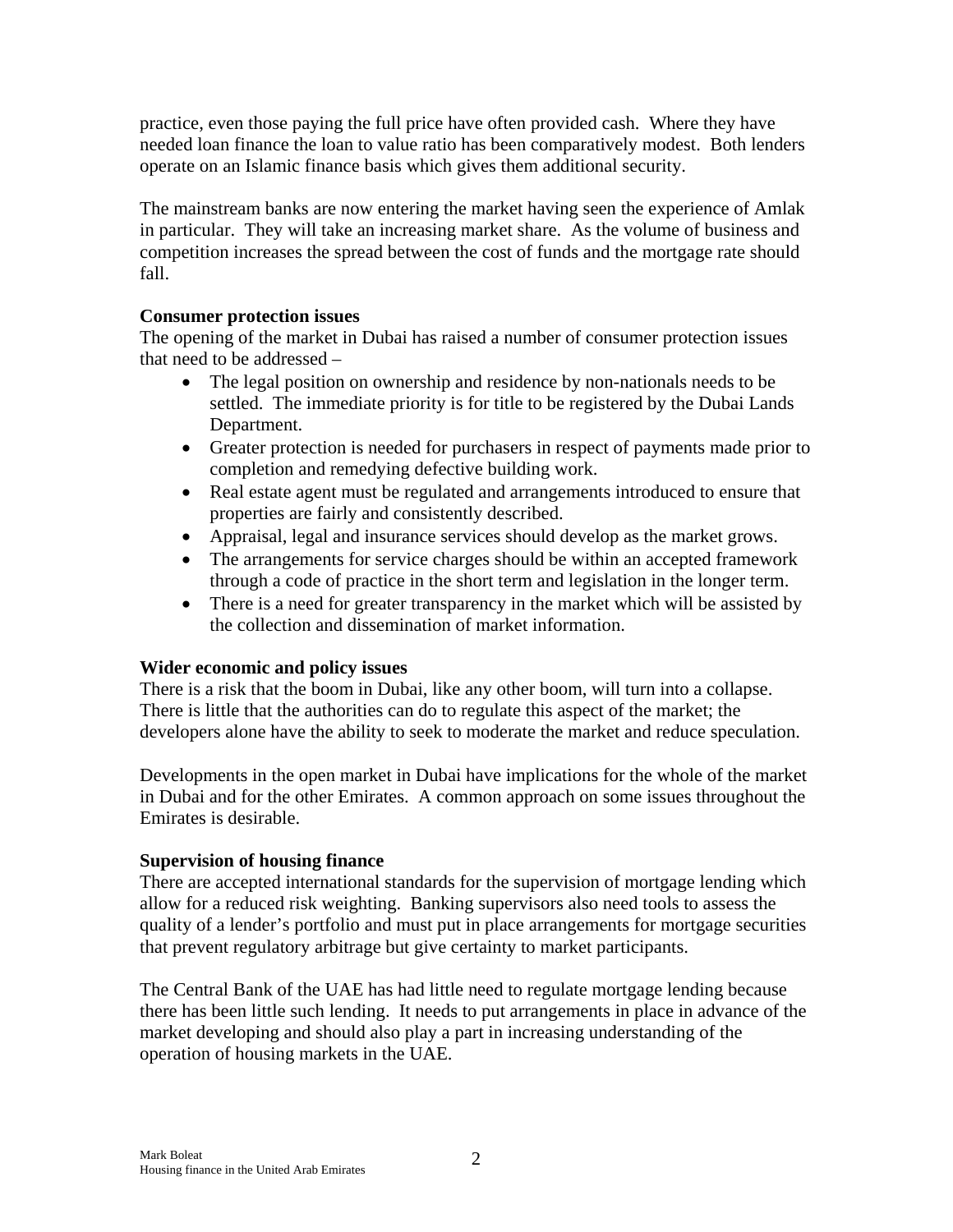### **Housing finance systems in industrialised countries**

The UAE is a rich state with a standard of living on a par with that in industrialised countries in Europe and North America. There is only a limited informal economy and the banking system is long established and widely used.

In such a market, a major part of the financial structure would normally be a very active housing finance market, the volume of outstanding loans being substantially higher than other loans to individuals. In Western European countries mortgage debt per capita averages \$11,200, although the range is from \$3,000 in Italy to \$30,000 in Denmark.

People buying properties would expect to be able to borrow at least 80%, and in some countries 95%, of the purchase price by means of a long term loan, typically for 25 years, at a very fine margin over the cost of funds, typically around two percentage points, compared with the average spread on banking business generally of around four percentage points. The fine margin is possible because the loan is secured on the property with the result that the bank is very well secured. In effect, the bank is lending on the security of the borrower's income and the property and may well also have some additional security such as life insurance on the borrower and insurance of the mortgage debt itself.

In a mature economy, most houses sold are existing rather than new. New house building is needed only to accommodate an increase in the number of households which in most industrialised countries is very modest. New houses are typically built by developers on a speculative basis, that is the builder builds houses, sometimes in large estates, sometimes single dwellings, and seeks to sell them either when they have been completed or at a fairly late stage in the construction process. A small number of houses are built to order, generally by better off individuals, and in a rapidly rising market and in special circumstances, apartments in particular may be sold "off plan". There are arrangements in place to protect purchasers from the builders subsequently failing to deliver their side of the bargain.

The property market is facilitated by a network of professionals. Conveyancers, generally lawyers, are responsible for ensuring that the house purchaser gets good title and that the sale and the mortgage are properly completed so as to protect all parties. There is a generally accepted mechanism for valuing properties based largely on the prices achieved by comparable properties which in turn is possible only because of a very active market with second hand houses comprising most of the market. The task of valuers is made easier by the collation and publication of house price data, both at the national level and at the local market level. The sale and purchase of properties is handled by real estate agents who are subject to regulation either by statute or by well established professional bodies, although it has to be said that in most economies the scope for malpractice by real estate agents remains large.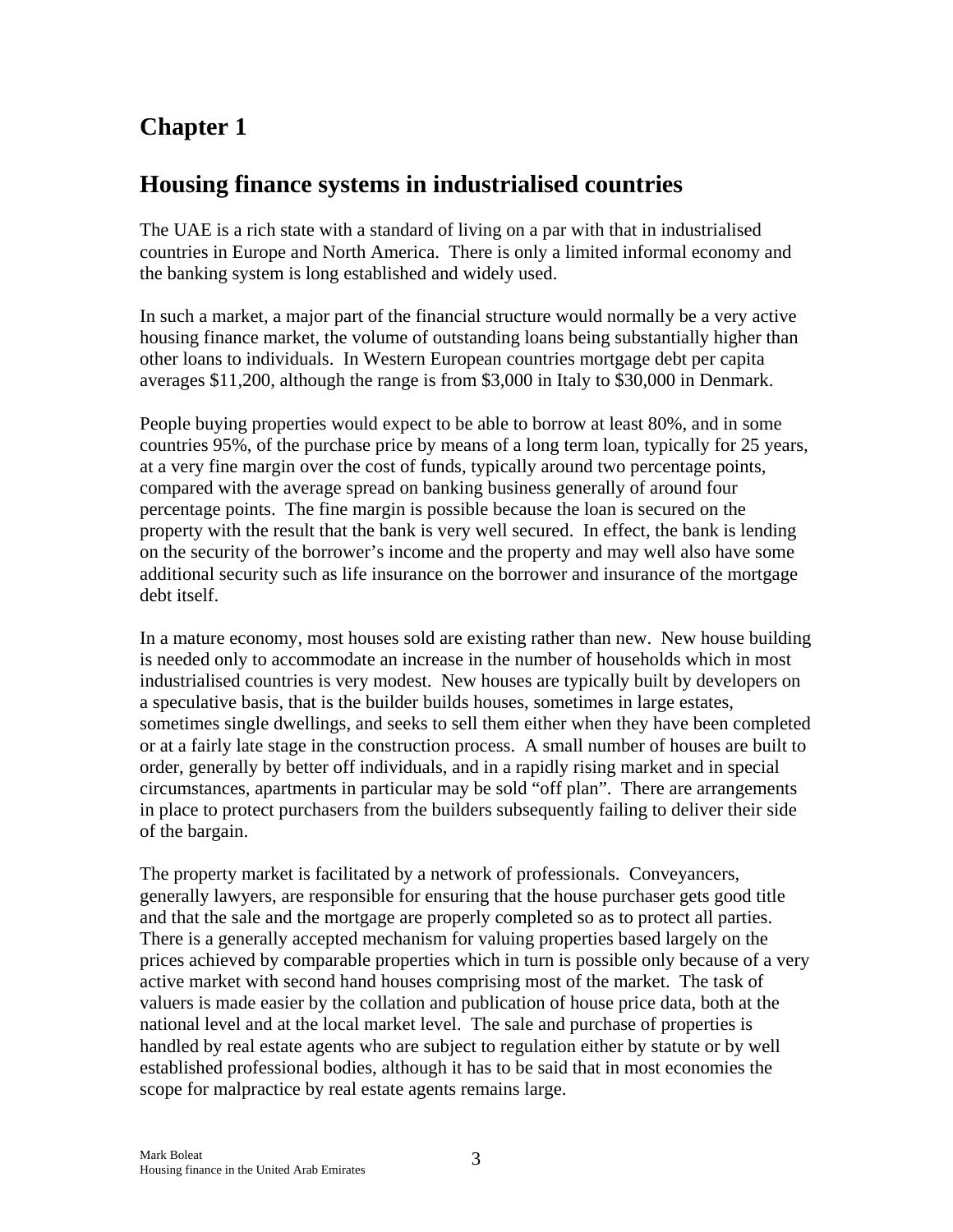### **Political and economic framework**

#### **Political framework**

The United Arab Emirates was formed in 1971 by seven formerly independent sheikdoms.

|                | Population 2003 |  |
|----------------|-----------------|--|
| Abu Dhabi      | 1,591,000       |  |
| Dubai          | 1,204,000       |  |
| Sharjar        | 636,000         |  |
| Ajman          | 255,000         |  |
| Ras Al-Khaimah | 195,000         |  |
| Fajairah       | 118,000         |  |
| Umm-Al-Quiwan  | 62,000          |  |
|                |                 |  |
| Total          | 4,061,000       |  |

Source: Ministry of Planning.

The country is a true federation with the individual Emirates having a great deal of autonomy. Indeed, they are sometimes viewed as "City States". They compete with each other to attract business and in a number of respects have different characteristics.

Each of the Emirates is run by its ruling family with no parliamentary system. The result, however, has been a very stable political structure combined with well run government services, both of which have been essential to attract international business.

#### **Population**

The key feature of the Emirates is that the population is predominantly non-nationals. Emirate nationals comprise just 20% of the total population. The population has been growing rapidly at around 6% a year, almost entirely as a result of immigration. Foreign nationals are recruited to work in all parts of the economy, from construction to transport to financial services.

#### **Economy**

The UAE's GDP in 2004 is forecast to be AED311 billion. (The UAE currency is the Dirham, abbreviated either to AED or Dhs. The exchange rate is fixed at AED3.67 to the US dollar.) Oil accounts for 23% of GDP, industry for 25%, agriculture for 4% and services for 48%. The economy has grown rapidly, if erratically, the fluctuations largely resulting from movements in oil prices and are reflected more in the Government's finances than in the real economy. Inflation has been under 3% for the last five years. The general level of interest rates is low. The three month interbank rate has been under 2% since 2002 and bank lending rates have fallen to under 6%.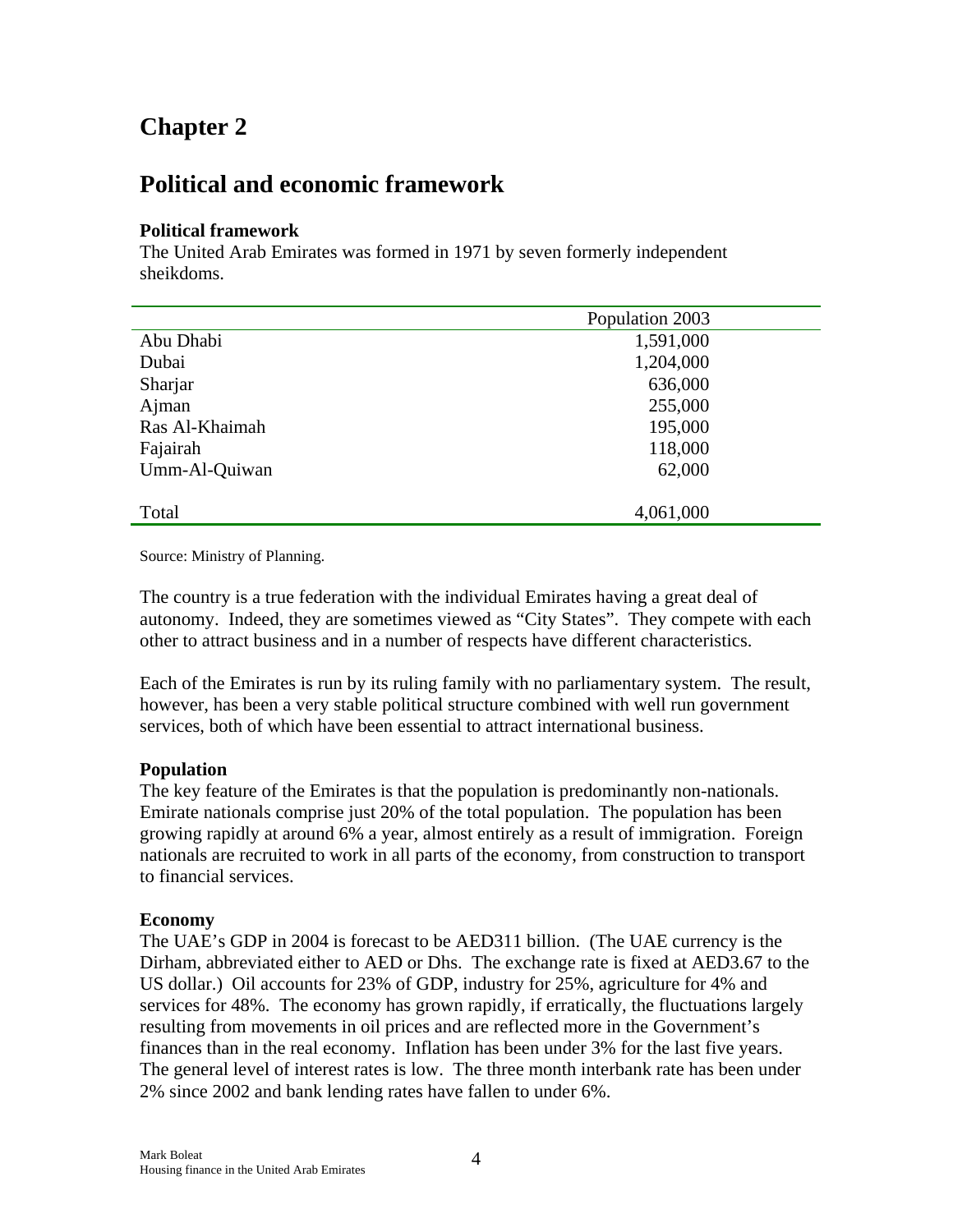The following table shows key economic variables.

|                       | 1998   | 1999   | 2000   | 2001   | 2002   | 2003   |
|-----------------------|--------|--------|--------|--------|--------|--------|
| Nominal GDP AEDbn     | 177.4  | 201.8  | 258.0  | 254.2  | 261.4  | 293.1  |
| Growth $(\%)$         | (5.5)  | 13.8   | 27.8   | (1.5)  | 2.8    | 12.1   |
| GDP per capita $(\$)$ | 17,041 | 18.117 | 21,636 | 19,844 | 18,958 | 19,751 |
| Growth $(\%)$         | (11.5) | 6.3    | 19.4   | (8.3)  | (4.5)  | 4.2    |
| Population (m)        | 2.8    | 3.0    | 3.2    | 3.5    | 3.8    | 4.0    |
| Growth $(\%)$         | 6.9    | 7.0    | 7.1    | 7.4    | 7.6    | 7.6    |
| Inflation $(\%)$      | 2.0    | 2.2    | 1.4    | 2.7    | 2.9    | 7.0    |

### **UAE key economic indicators 1998 - 2003**

Source: UAE Central Bank and National Bank of Dubai.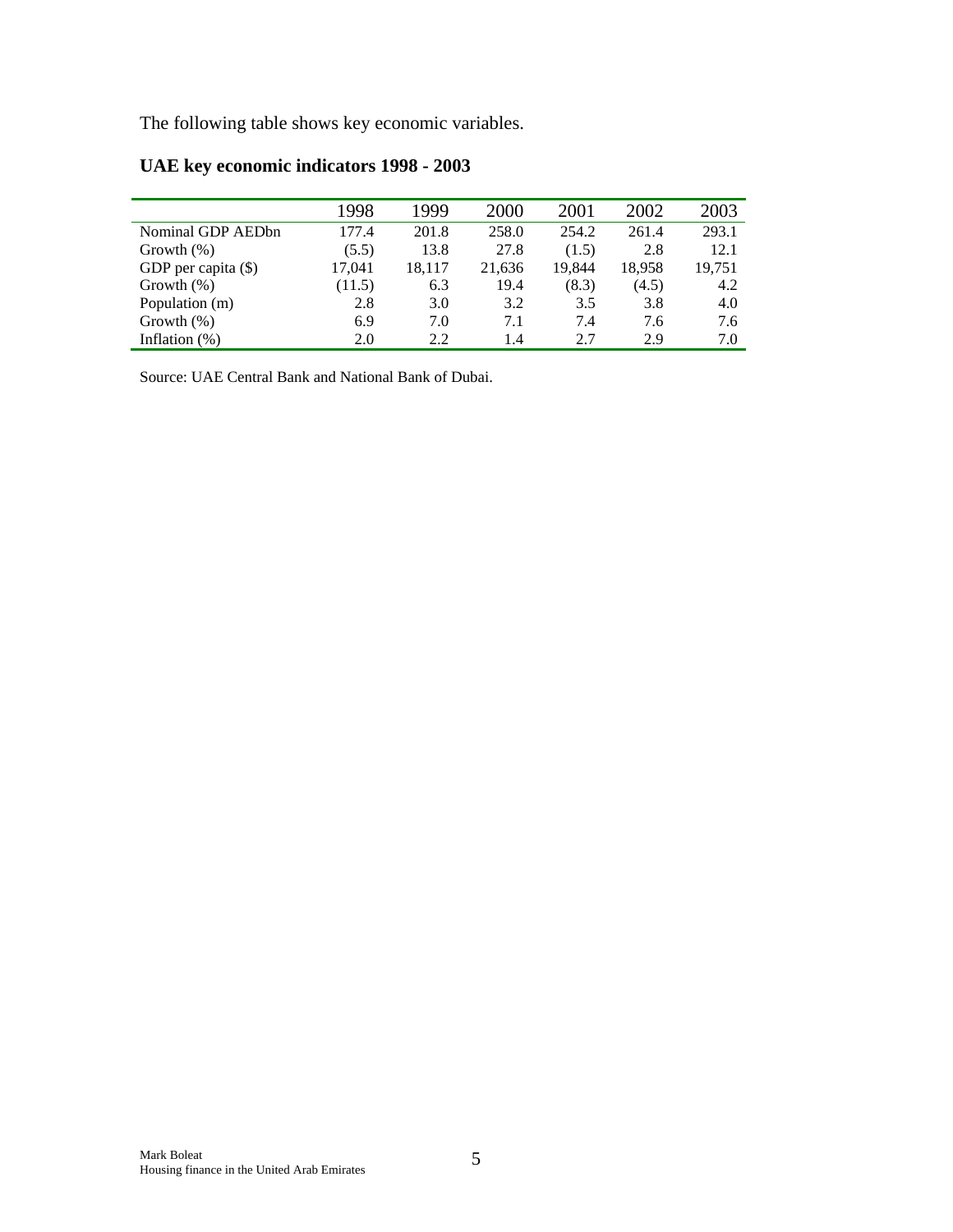# **The banking structure in the UAE**

Formal housing finance is generally provided by banking institutions and accordingly it is useful to describe very briefly the banking structure in the UAE.

The UAE is a major international financial centre and accordingly is well served by banks.

Banking supervision has recently been reviewed in a financial system stability assessment by the International Monetary Fund (2003). The following summary is taken from this objective study. Under the Banking Law 1980, the Central Bank of the UAE (CBU) has jurisdiction over commercial banks and other financial institutions.

The central conclusion of the IMF study was that "The financial sector is dominated by a well-established banking industry, which is effectively supervised." There are 21 domestic banks which between them have 353 offices. The major banks have branches in each of the Emirates and a number also have international operations.

| <b>Bank</b>                        | Base      | Established | <b>Offices</b> | Total assets |
|------------------------------------|-----------|-------------|----------------|--------------|
|                                    |           |             |                | AEDbn        |
| National Bank of Dubai             | Dubai     | 1963        | 33             | 31,070       |
| National Bank of Abu Dhabi         | Abu Dhabi | 1968        | 57             |              |
| <b>Emirates Bank International</b> | Dubai     | 1977        | 26             | 27,366       |
| Abu Dhabi Commercial Bank          | Abu Dhabi | 1985        | 35             | 25,717       |
| Dubai Islamic Bank                 | Dubai     | 1975        | 17             | 21,866       |
| Mashreq Bank                       | Dubai     | 1967        | 32             | 20,595       |
| <b>Union National Bank</b>         | Abu Dhabi | 1982        | 29             | 15,270       |
| <b>All banks</b>                   |           |             | 353            | 222,221      |

#### **UAE largest banks, end-2003**

Source: Central Bank of the United Arab Emirates.

Of the 20 national banks, 14 have some UAE or Emirate government ownership although none is wholly owned.

There are 25 foreign banks with between them 112 branches of which 39 are in Abu Dhabi and 42 are in Dubai. The two largest in terms of branches are HSBC Bank Middle East and Standard Chartered.

Three commercial banks operate as Islamic banks, but the demand for Islamic banking services is considerable and some non-Islamic banks offer selected Islamic banking products.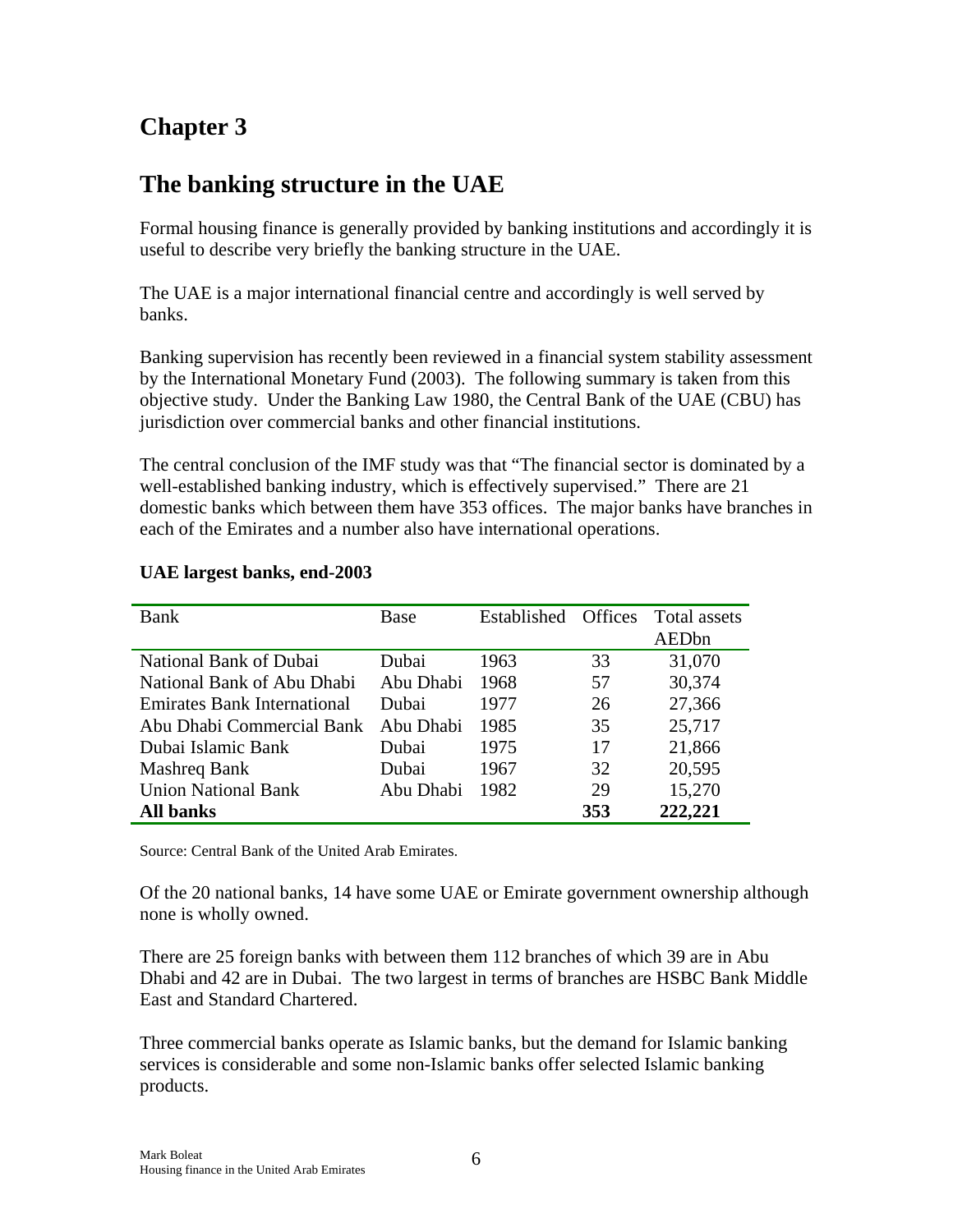No new bank licences have been granted since 1982.

The commercial banks are considered to operate both efficiently and profitably. The average interest rate spread (the difference between interest rates on local deposits and loans) is around 4.5% - about the average of OECD countries.

A feature of the banking system is that loans secured on real estate are negligible. At the end of 2003, the banking sector had outstanding credit to both residents and non-residents of AED226 billion of which real estate mortgage loans were just AED10.5 billion. This figure includes, and probably largely comprises, commercial rather than residential loans. Also at the end of 2003, personal consumer loans totalled AED21.4 billion in 407,000 accounts. Most of these loans were held by expatriates; nationals tend to borrow only for car purchase. A small proportion of the loans have been used to finance house purchase. The small amount of personal lending contrasts with deposits by individuals in excess of AED90 billion.

Nevertheless, the position remains that, very unusually for an advanced industrialised country, the volume of loans secured by mortgage is very small and much smaller than personal consumer lending. The reasons for this are explained in the next few chapters.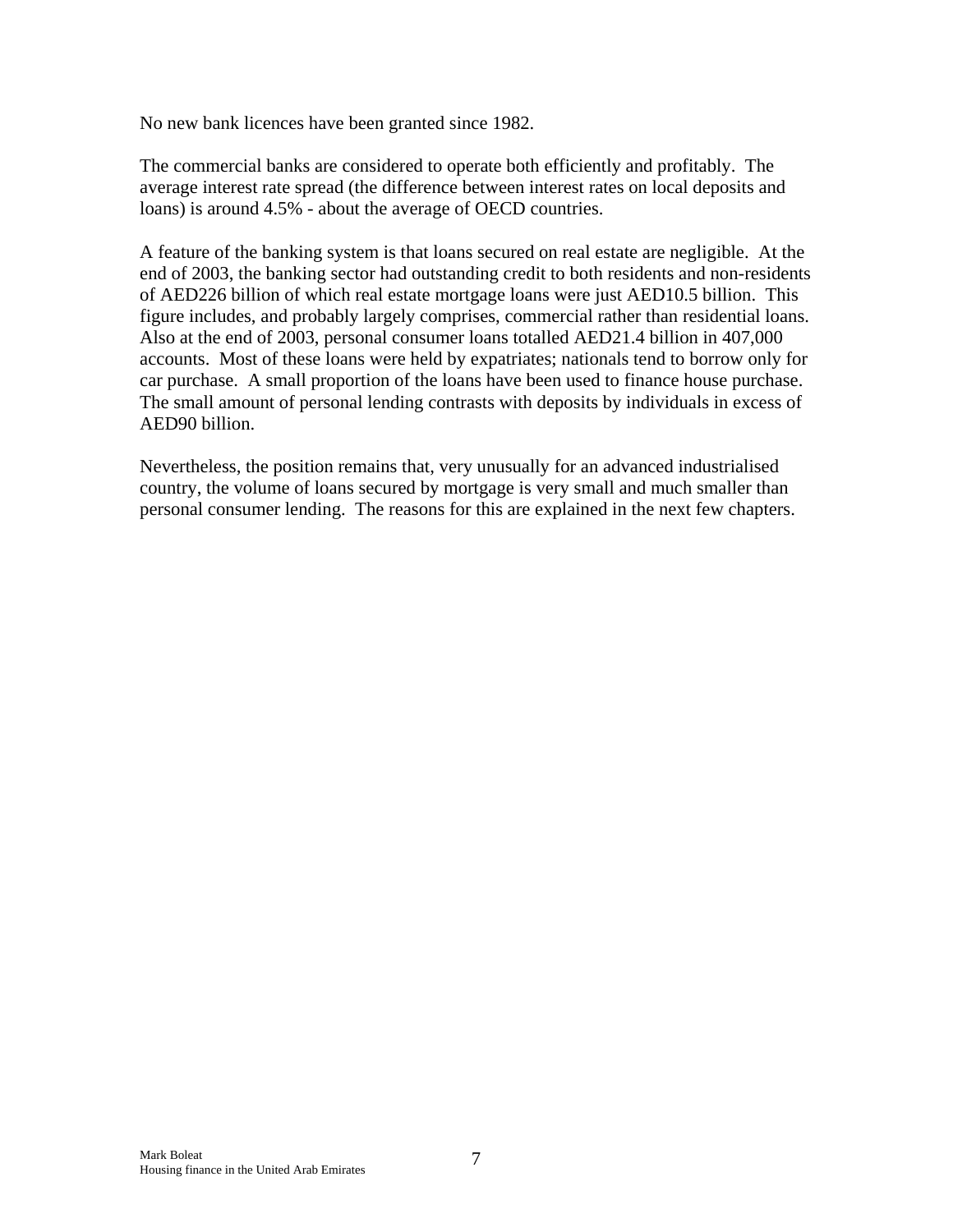### **Housing and housing finance for UAE nationals**

UAE nationals comprise just 20% of the total population. The UAE is also a very rich country which has the resources to look after its residents. In practice, most nationals have been housed by the State and nationals have had little need to borrow large amounts to fund their housing.

The State, at both federal and Emirate level, has built housing directly and given it to nationals. However, it has found that the housing is better looked after if title is formally transferred to the individuals. This does not mean that the properties can be subsequently sold on the open market. The circumstances in which they can be resold are severely restricted.

Low and middle income people are entitled to a very generous form of assistance to help them build their own homes. Basically, each national is entitled to a plot of 15,000 sq ft "granted land". Those earning under AED120,000 a year are entitled to a grant of AED500,000. They can use this to pay for the design and construction of a home. Technical assistance is given to help people do this. People can, if they prefer, buy a completed house but this is less good value as they will be paying for the land and any profit element in the value of the property.

With the rise in construction costs over the last few years, AED500,000 is now often not sufficient. Some less well off people have taken advantage of the option to hand back their plot of land and entitlement to AED500,000 in exchange for a property on a plot of 8,000sqft. Better off people are able to borrow in order to build a better property for themselves. Such borrowing is generally through personal loans, on which there is a limit of AED250,000, with there being no formal mortgage on the property. Granted land also cannot be mortgaged. People are subsequently free to extend or improve their property as they wish.

For nationals with incomes in excess of AED120,000 there is a different scheme operated on behalf of the government by the Emirates Bank. They are entitled to an interest free loan over 25 years of between AED500,000 and AED750,000. They can top up this loan with personal loans from commercial banks.

It can be seen that UAE nationals have little need for long term loans on commercial terms from formal financial institutions. Their housing is provided for them directly or indirectly by the State and loan finance is needed simply to top up what the State provides. Because there is no provision for property to be mortgaged, any loans that are used to finance housing construction or improvement are recorded as personal loans. This helps to explain the relatively high figure for outstanding personal loans described in the previous chapter.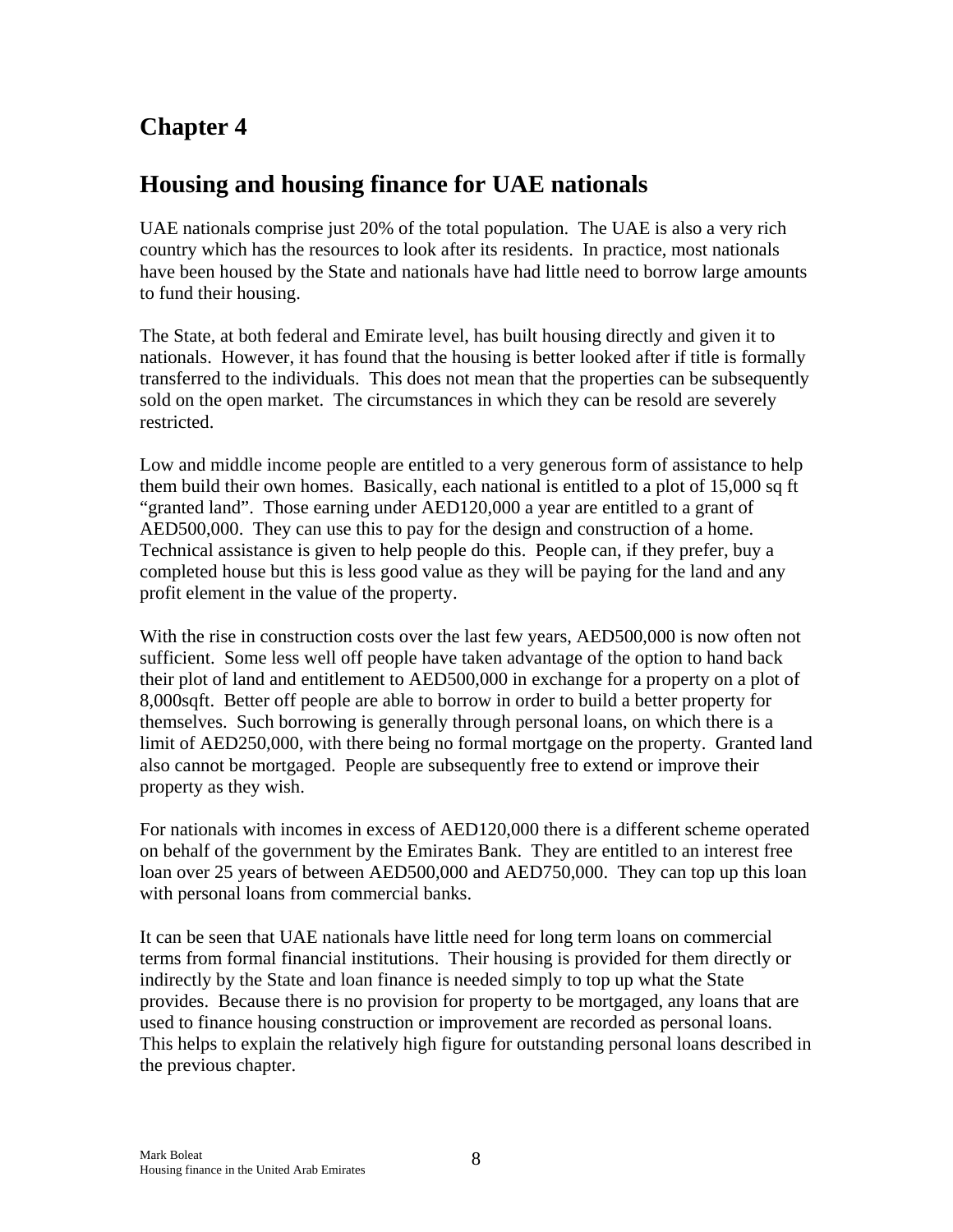The effect of the government policy is in practice to give people a house which would, if there was an open market, be worth perhaps AED1 million. Because foreign nationals have not been allowed to purchase there has been a very strong demand for rented accommodation. A property valued at AED1 million could easily command a rent of AED200,000 and, with normal practice being to pay two years rent in advance, it has been very tempting for the recipients of government grants to immediately use their property to obtain a tax free sum of AED400,000. Technically this is not permitted and some of the Emirates do take steps to try to prevent it happening. However, it is understood that as many as 25% of units that have been financed in this way are being rented out.

The current arrangements are generous to UAE nationals. However, they have only been in operation for a limited period of time and the full implications are not yet clear.

It is understood that there is a long waiting list for housing and grants. This is not surprising, given that they have no cost. Although the number of UAE nationals in the Emirates is only 20% of the population, there is substantial scope for an increase in demand for granted land and finance. Some of the demand comes from extended families with children and perhaps even parents taking advantage of the grants to house themselves or even to build accommodation that can then be rented out. Those living in housing constructed in previous years by the State also wish to take advantage of this scheme so as to improve their housing conditions.

Longer term, it will be necessary to consider the restrictions on ownership, particularly in respect of the ability to sell, and also the ability of people to determine what happens to their property in the event of their death.

Consideration will also need to be given, particularly in Dubai, to the relationship between the market for non-nationals and the market for UAE nationals. Currently, nonnationals are able to buy houses only in designated areas. UAE nationals can also buy in those areas as well as occupying housing reserved for nationals. It is a political matter as to whether this differentiation should continue and more a matter in relation to policy on non-nationals. This is considered in more detail in Chapter 7.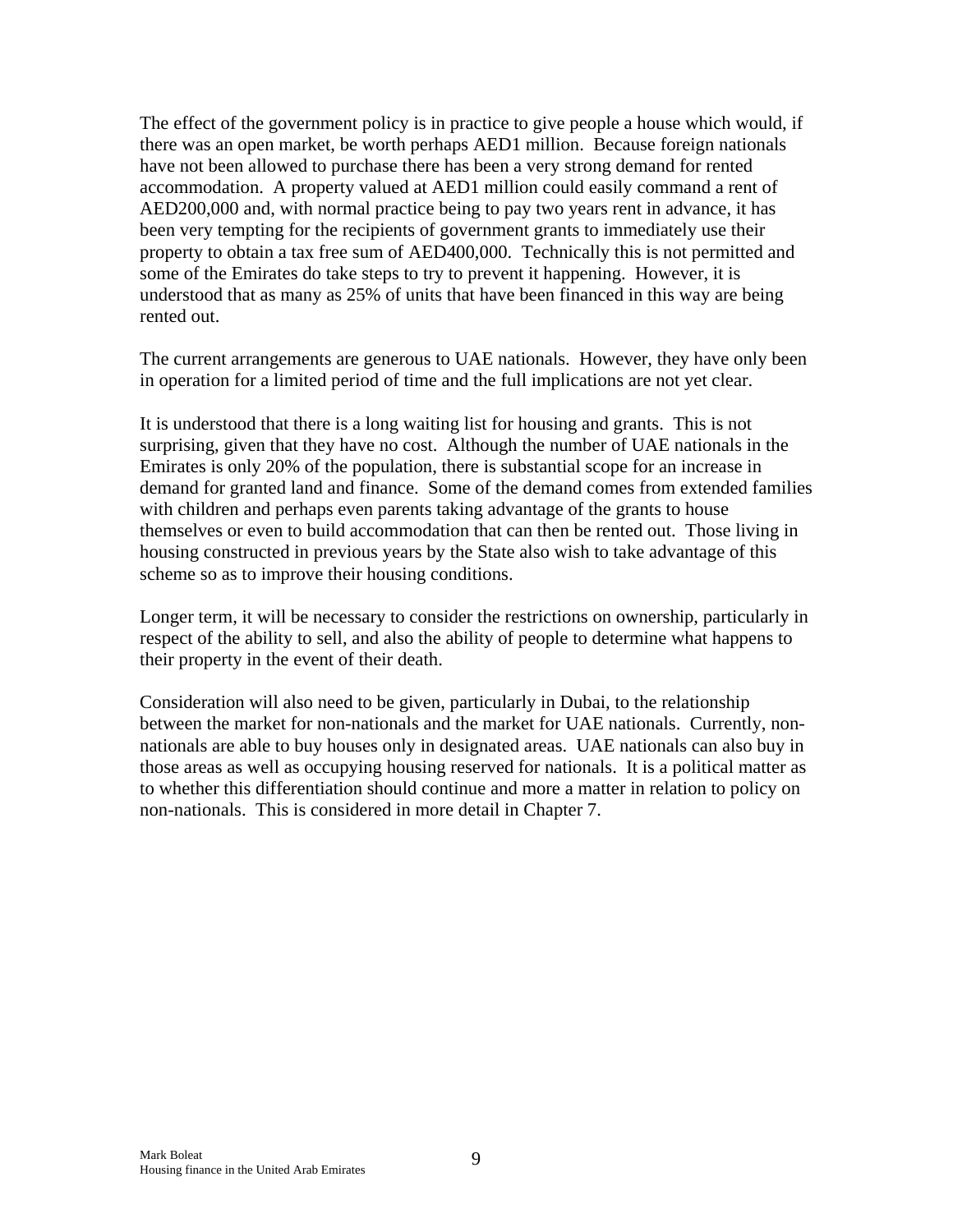### **The opening of the market in Dubai**

Until recently, it was not possible for non-nationals of the UAE (and with some restrictions nationals of other Gulf Co-operation Council countries) to own property. Accordingly, non-nationals, that is 80% of the population, had no choice but to rent. There has been some experimentation with long leaseholds, banks taking an assignment of the lease as security for any lending. However this form of tenure did not prove attractive in the marketplace.

In 2002, the government of Dubai announced that non-nationals and non-residents would be allowed to own housing on a freehold basis. The announcement has been followed by a dramatic take off in the housing market with both demand and supply rising very rapidly. The way that this has happened and the way that house purchase has been financed is probably unique in the industrialised world and is the main focus of this report.

This initiative by Dubai needs to be seen in the context of the Dubai economy generally. The Government is planning a massive expansion of the economy including new facilities for trading, tourism and financial services. There is a liberal business environment, combined with low taxes, all designed to encourage entrepreneurial activity. The population is planned to increase from the current1.2 million to over 2 million by 2010.

#### **Demand**

In 2002 there was a huge pent up demand among long term non-national residents in Dubai to purchase their properties. Many had been living in Dubai for years and fully intended to make it their home for life. They had been paying rents at a very high level which would have paid for the cost of their housing perhaps several times over. To these people the opportunity to own was gratefully received and many were among the initial purchasers of properties.

At the same time, a number of other factors contributed to make Dubai an attractive place in which to own a property and to have residency. An important point here has been that ownership and occupation of property automatically gives residence, although on a rolling three year basis rather than for life. As a direct consequence of 9/11 much money owned from within the Middle East was repatriated from the United States and other foreign markets and was looking for a home. The Dubai property market has provided such a home. Dubai has also been attractive to nationals from the Middle East, particularly Iran, and the Indian Sub-Continent, as a result of its strength as a business and financial centre, low tax regime, good quality of life and physical location.

There was therefore a surge in demand from people who perhaps previously had had no connection with Dubai as well as from long term residents. With a limited supply, this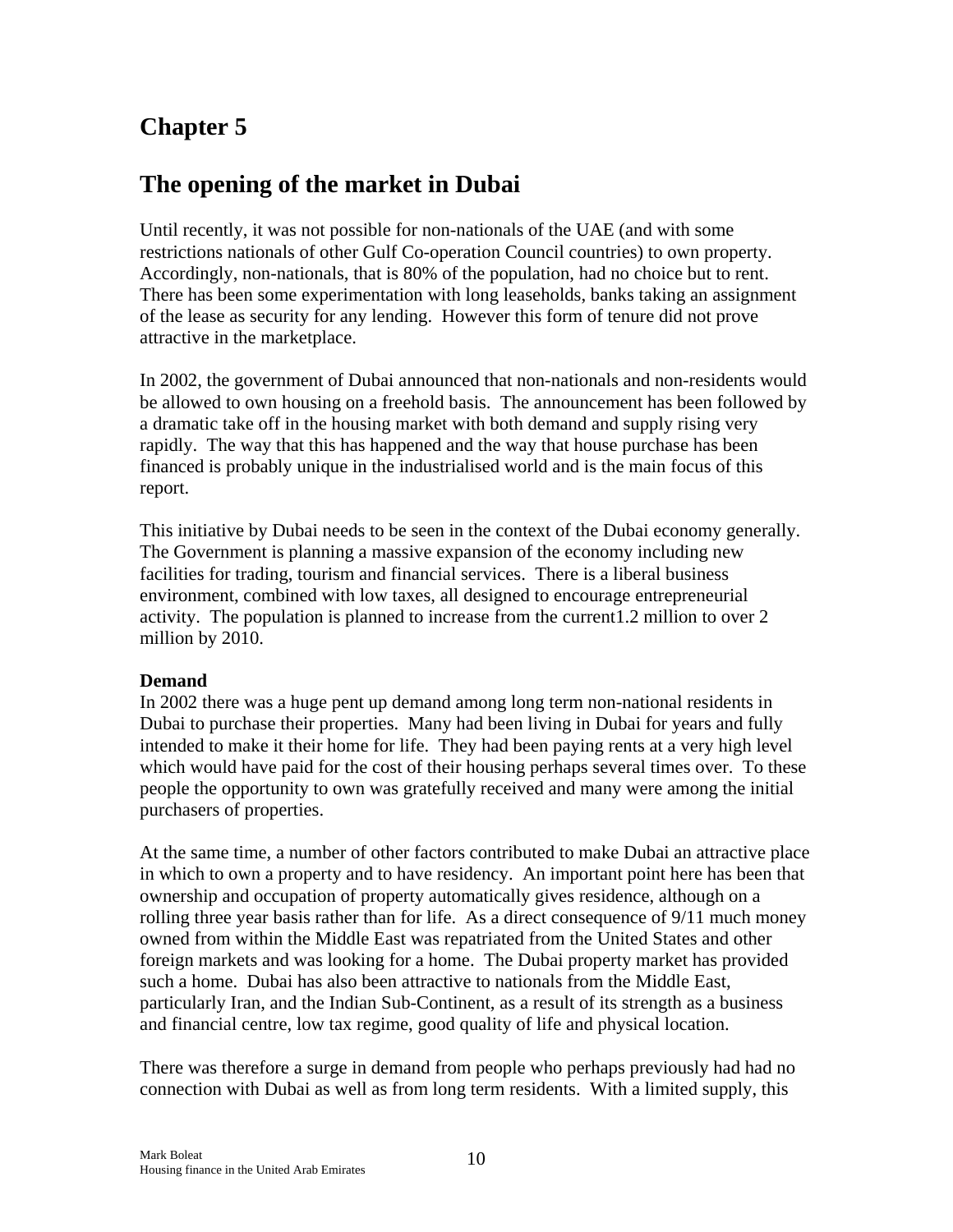demand fuelled rapidly rising prices as a result of which speculators came into the market seeking to buy up properties as they were released with the expectation of reselling them at a profit subsequently. Generally, it was necessary only for the speculator to put down 10% of the purchase price in order to benefit from 100% of the property appreciation. Almost all units that have been sold have immediately gone to a premium against the offer price.

#### **Supply**

The government did not confine itself to stimulating demand. It also took positive steps to provide a supply of housing to meet the demand. The tactic has been to designate large zones as being available for housing to be owned by non-nationals. Three developers, all effectively backed by the State, Emaar Properties, Nakheel and Estithmaar, have led the developments on the designated zones. They have had the benefit of land being "gifted" to them by the State. The table below shows how their activities have developed and are forecast to continue developing.

| Year at December        | 2004E | 2005E  | 2006E  |
|-------------------------|-------|--------|--------|
| <b>Emaar Properties</b> | 6,882 | 4,689  | 2,929  |
| Nakheel                 | 5,000 | 5,000  | 9,500  |
| <b>Estithmaar</b>       | 1,709 | 1,709  |        |
| Total                   | 9.991 | 11,399 | 12,429 |

#### **Value of real estate to be delivered in Dubai (AEDm)**

Source: Shuaa Capital Equity Research, March 2004.

On some of their sites, the main developers have brought in sub-developers but, as will be explained subsequently, have effectively taken responsibility for the relationship with their customers.

The developments are not of single units but rather of massive estates comprising both apartments (particularly in the coastal areas) and villas, together with all the supporting infrastructure and facilities such as golf courses, marinas, shopping malls and restaurants.

It is helpful to note some of the major developments and also the pricing of them.

Emaar's projects include –

- Dubai Marina, described as a "city within a city", comprising 1,026 apartments and 64 luxury villas. The apartments' prices range from AED488,000 to AED1,050,000. Eventually there will be 19,000 units at the Marina.
- A number of developments under the general heading of "Emirates Living". These include the prestigious Emirates Hills development comprising 640 single family detached villas, together with a golf course, and four other developments: The Lakes, The Greens, The Meadows, and The Springs. These developments will have a total of 9,000 units.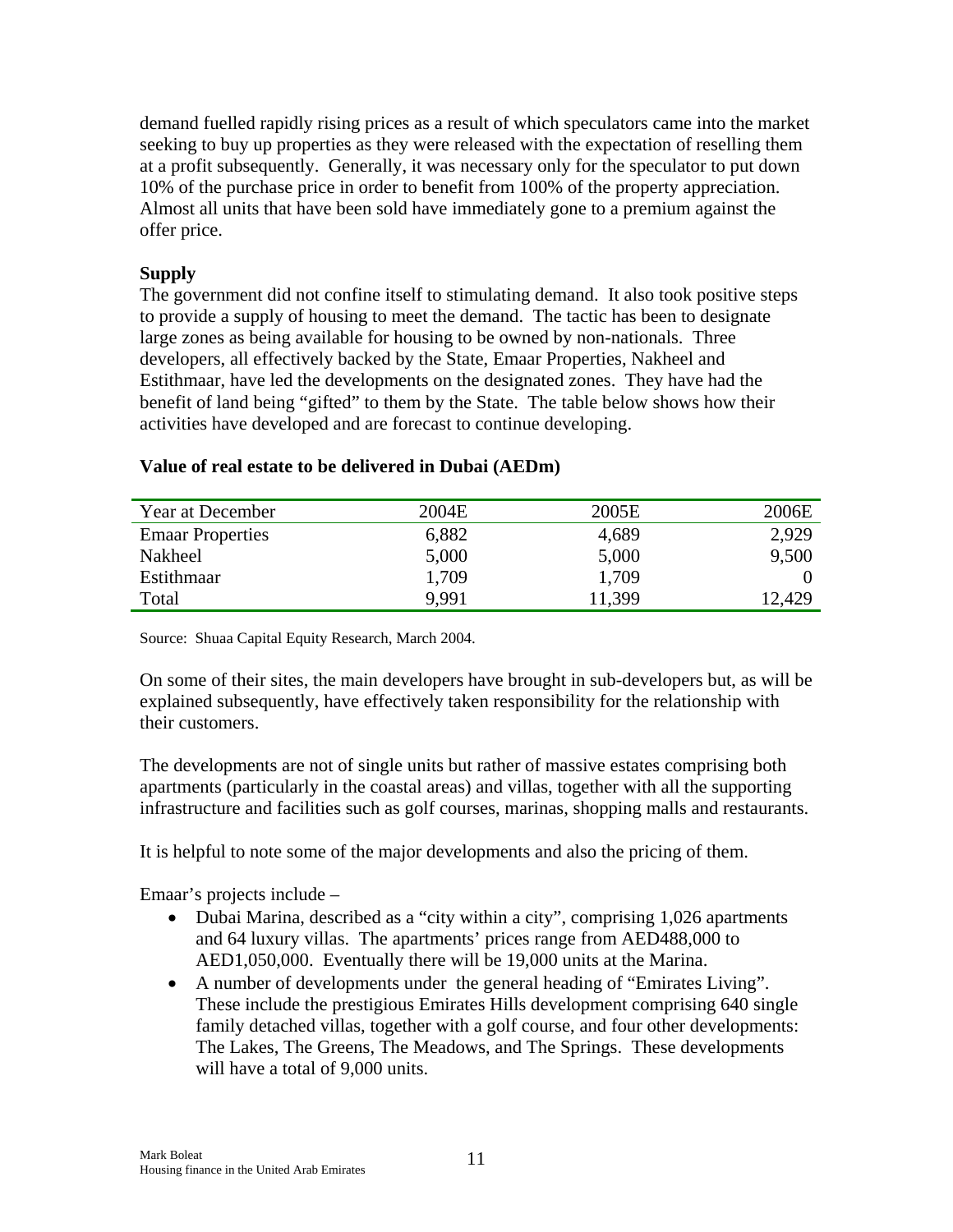- Arabian ranches, a luxury development of villas and town houses, priced from AED1 million. The first phase comprised 1,300 units; there will be 6,900 units eventually.
- Burj Dubai, which will be the tallest tower in the world. The apartments will be in six towers and provisionally prices range from around AED600,000 for one bedroom apartments to up to AED2 million for the largest apartments.

Estithmaar has just one development, Jumeirah Beach Residence, which comprises 36 residential towers with 6,400 apartments and four hotel towers with 4,000 rooms. Prices range from AED315,000 up to AED1,200,000 for four bedroom apartments.

Nakheel Properties is best known for its offshore projects, built on reclaimed land. The Palm Jebal Ali has already been completed, villas and town houses having been sold at prices ranging from about AED2 million to AED5 million. The Palm Jumeirah is a similar development. Nakheel has recently announced the Palm Deira, with extensive advertising in the British press. The World comprises a series of 260 islands, positioned strategically to form a map of the world. The individual islands will be for sale and the purchasers can then do what they like on them. Nakheel is also building Jumeirah Village, comprising 7,000 villas.

The prices quoted need to be seen in the context of other markets seeking to attract wealthy people (the south of France, Spain, the Caribbean etc). They are relatively modest in this respect.

Almost all of the developments are sold out almost immediately they go on sale and generally well before construction has started let alone been completed. In 24 hours in September 2004, Nakheel sold all 7,000 villas in Jumeirah Village. The developers differ to some extent on their requirements for deposits and stage payments. Nakheel requires a 15% deposit and then regular payments during construction. Emaar requires most of the purchase price to be paid on completion. Estithmaar has required four payments of 25% at various stages of the process.

However, as yet, no land law has been enacted in Dubai and, with perhaps one or two exceptions which may be accidental, purchasers are not able to register title to their property and cannot raise finance to purchase the property by means of a conventional mortgage loan. It is therefore a very interesting question as to why the market has taken off.

The developers clearly trust that the market will continue booming as they are still involved in massive developments. On the whole, house buyers trust the major developers as they are in effect part of the State. The developers give a "certificate of beneficial ownership" and run their own title registration services, in co-operation with the official Lands Department. There is total confidence that the developers will not go out of business and that they will not treat purchasers badly. This trust has been well placed. Where a developer uses a sub-developer then the main developer will take steps to ensure that the house buyer is as well protected, for example by providing that deposits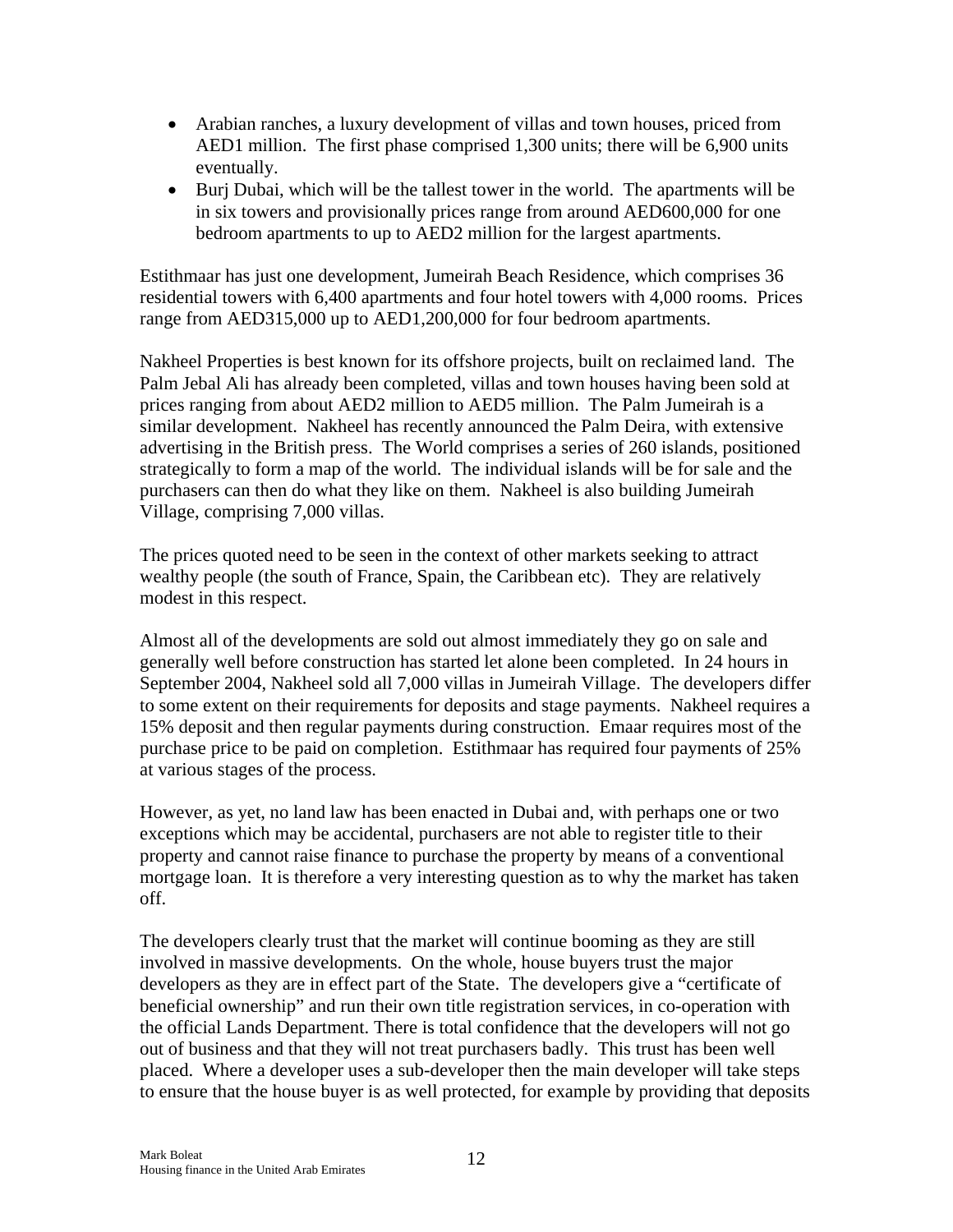are paid into an escrow account. In the unlikely event of a sub-developer, themselves substantial companies, defaulting, there is little doubt that the main developer would step in.

There is a further element of trust in that there is a general belief that the law will be changed so that the purchasers of property will have full legal title and not just the security of a sale and purchase agreement with a developer.

Finally, and perhaps most importantly, purchasers have absolute confidence that the market will continue its rapid rise and that they are bound to make a substantial profit. This confidence in the market, combined with trust in the developers, has been more than sufficient to outweigh what are regarded as legal technicalities which will soon be put right.

The normal pattern is for developments to be sold off plan with the purchaser putting down just a 10 - 20% deposit. With the expectation that prices will continue rising, this has resulted in many speculators coming into the market, buying blocks of properties and then reselling them at a significant profit. Some of the developers are sufficiently concerned about this that they have taken steps to deter it, for example by increasing the deposit, by requiring more prompt payment of the full purchase price even in advance of completion of the property or by preventing resale within two years. It has been noted that on completed developments there are very few lights on in the evenings, suggesting that most of the properties are owned by people not living in them.

#### **Financing house purchase**

In an advanced industrialised economy such as Dubai it would be normal to expect that commercial banks would finance house purchase as part of their mainstream business. However, banks, particularly international banks, have a particular mindset when it comes to financing house purchase. The basic requirement is that the bank should have a mortgage on the property such that if the borrower defaults then the bank has the property as security and can recover its loan. Banks also seek other reassurance, for example that if the developer defaults during construction the borrower is protected, that there are accepted appraisal standards to ensure both that the purchaser obtains value for money and that if the bank realises its security it will be sufficient to recover the debt, and also that the necessary legal processes and procedures are in place to ensure that the purchaser has good title to the property and that the bank's rights as mortgagee are protected.

None of these conditions were fulfilled and therefore the commercial banks were unwilling to finance house purchase other than through a limited amount of personal loans which in any event can be for no more than AED250,000.

In practice, there has not been a huge demand for loan finance. Many of the developments have yet to be completed and accordingly in some cases only the initial deposit has been paid. Most of the properties have been bought by speculators who have not needed to borrow. Where people have bought for their own occupation, they have often done so precisely because they have had surplus funds. It is probably the case that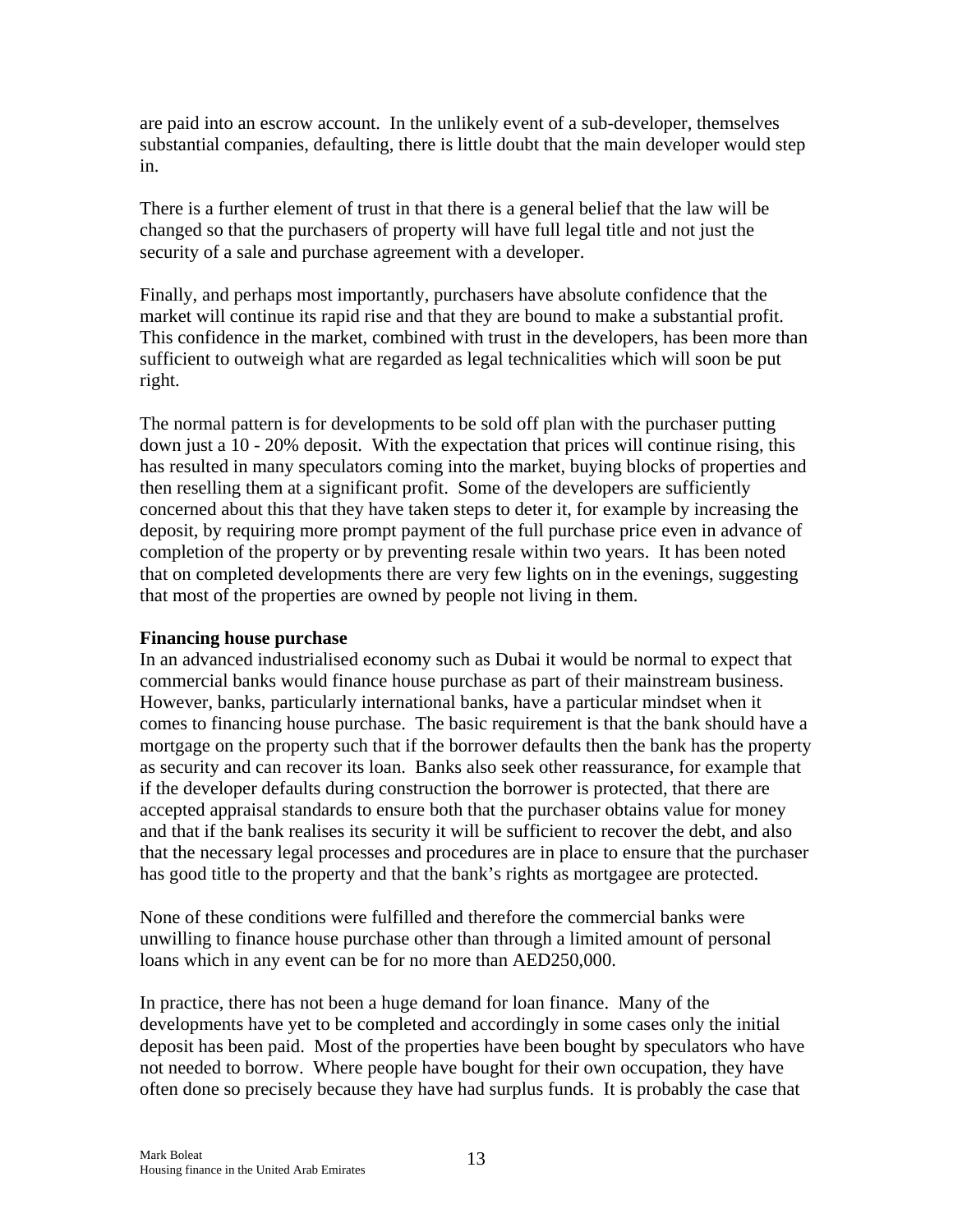for properties bought for occupation fewer than 20% have required loan finance and where loan finance has been needed this has been for less than 60% of the purchase price.

Because Dubai is an entrepreneurial economy the reluctance of the banks to provide loans to finance house purchase quickly resulted in alternative mechanisms, mainly in the form of specialist finance companies established by the developers.

#### **Islamic financing techniques**

Before analysing the various lending institutions it is helpful first to discuss the issue of Islamic financing techniques. The Islamic religion does not allow for either interest or mortgages. Alternative techniques have been developed which have much the same effect. There are three main techniques. The following descriptions are taken from Tamweel's website.

Murabaha is essentially a re-sale contract, where the buyer identifies the property he wishes to purchase and agrees a price with the vendor. Once the purchase of the property has been approved by the financier, the financier will purchase the property in its name and resell it to the buyer against either immediate or deferred payment. The financier is entitled to profit, which is the difference between the price it pays to the vendor and the price at which it re-sells to the "buyer".

Ijarah means "to give something on rent" or to transfer the "right to use" of a property to another individual in exchange for rent claimed from him. Ijarah is like a conventional operating lease, where the buyer identifies the property he wishes to purchase and agrees a price with the vendor. Once the purchase of the property has been approved by the financier, the financier will purchase the property in its name and lease it to the buyer for a specified monthly (or otherwise) rental payment and lease term.

Istisna'a mortgages are financial products widely used by Islamic banks to finance the construction of buildings and/or industrial assets. Under Istisna'a, the price is fixed with the consent of the parties and the specification of the house or building to be constructed, is fully agreed. If the customer has his own land and he seeks financing for the construction of a house, the financier may undertake to construct the house on that open land, on the basis of "Istisna'a". If, however, the customer has no land and wants to purchase the land, the financier may undertake to provide him/her a constructed house on a specified piece of land.

The profit rate for the Murabaha contract is similar in characteristics to interest rate. For Tamweel's variable rate loans the profit rate is actually a fixed percentage above the six month Emirates inter-bank offer rate.

A key difference between Islamic financing and conventional mortgage financing is that the purchaser of the property does not actually own it until all the payments have been made. The lender is therefore very well secured, particularly so in the Dubai environment where legal mortgages do not yet exist.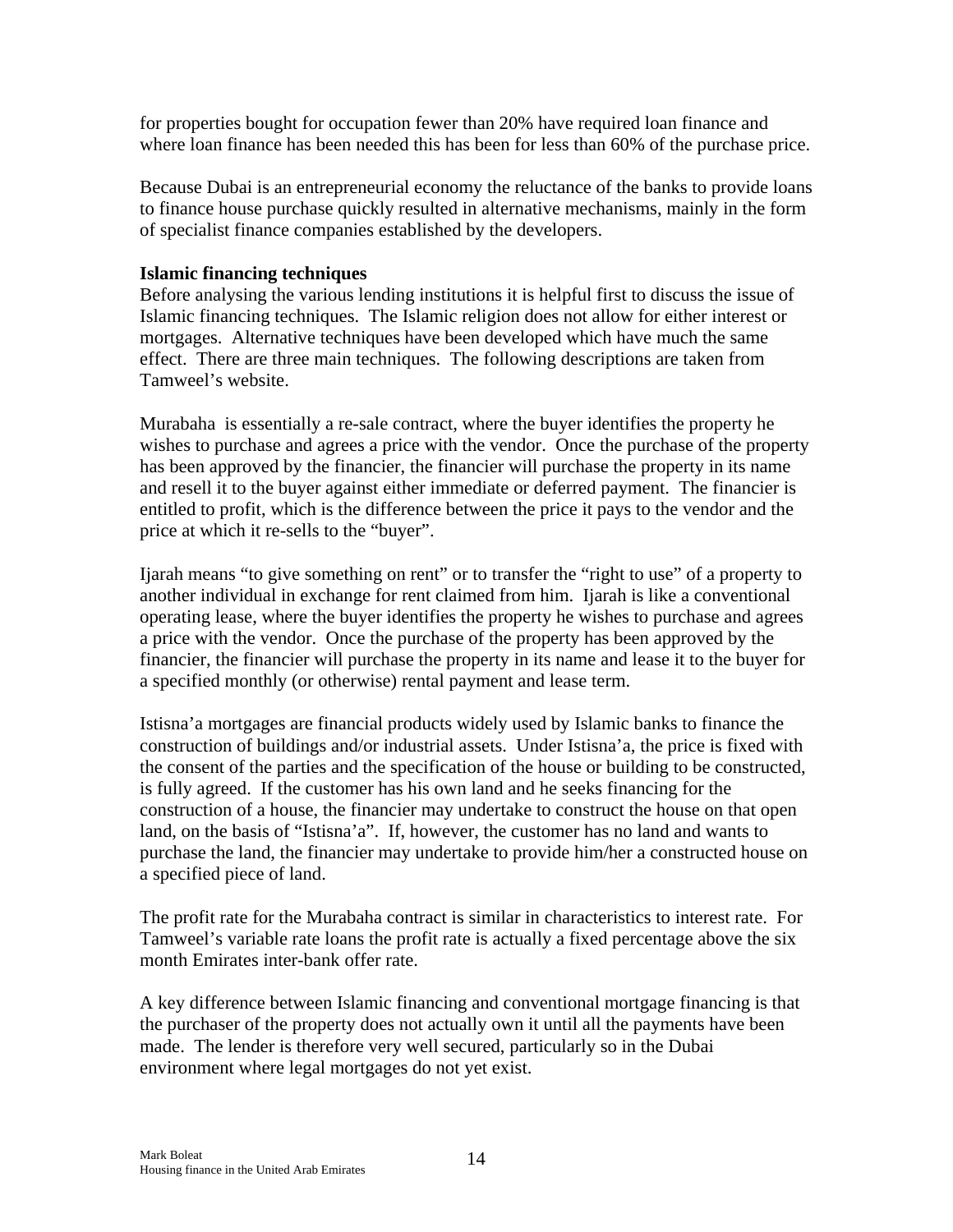#### **Amlak**

Recognising the need for loan finance, Emaar took the initiative to establish its own mortgage lending company, Amlak. The company was established in 2002 and is licensed by the Central Bank to offer finance facilities but not to raise deposits. The company has obtained all of its funding from its parent, Emaar Properties, although it plans to raise funds from other sources as well. In 2004, the company floated through an initial public offering in which 55% of the shares were offered to the public, the remaining 45% being retained by Emaar. This increased its issued share capital to AED750 million. Its share price has subsequently risen by 50%. In October 2004 the company was capitalised at AED2,295 million.

Purchasers of houses built by Emaar Properties are directed towards Amlak although they are free to borrow from other sources. It is estimated that Amlak finances about 10-20% of all Emaar sales but probably about 90% of those which require loan finance. Amlak's outstanding loans at the end of 2002 were AED128 million. By the end of 2003 the figure had increased to AED531 million. Shuaa Capital (2004) in a research note estimated that Amlak's loans outstanding would increase to AED1,524 million in 2004 and AED3,237 million in 2005.

Amlak has provided fairly conventional loans for house purchase, its average loan to price ratio being around 60-65%. Amlak is in the process of transferring its entire mortgage business to an Islamic basis.

Amlak requires its customers to open a bank account with the Dubai Bank (another subsidiary of Emaar) and where the loan is high in relation to the purchase price the customer's salary must be paid into this account.

Amlak was first in the market and probably accounted for well over half of loans to finance house purchase in 2003. Its market share can be expected to fall over time as other financial institutions enter the market. It is seeking to diversify its mortgage business and will now lend to purchasers of developers other than Emaar.

Amlak has ambitious plans for the future. The issuing prospectus states that the company believes there are opportunities to expand its mortgage business into new geographical markets in the Gulf Co-operation Council and Middle East regions. In September it announced that it would be setting up a mortgage finance company in Turkey in conjunction with a Turkish real estate firm, Korfez, which in turn is a subsidiary of the Kuwait Finance House. It is also assisting a Sudan institution, Al Salam Bank, in which it has a 5% interest, with its initial public offering. In September 2004 it announced that it would issue an AED500 million mortgage backed Sukuk (a bond structured to accord with Islamic banking principles). It is also diversifying domestically; auto loans are its latest product.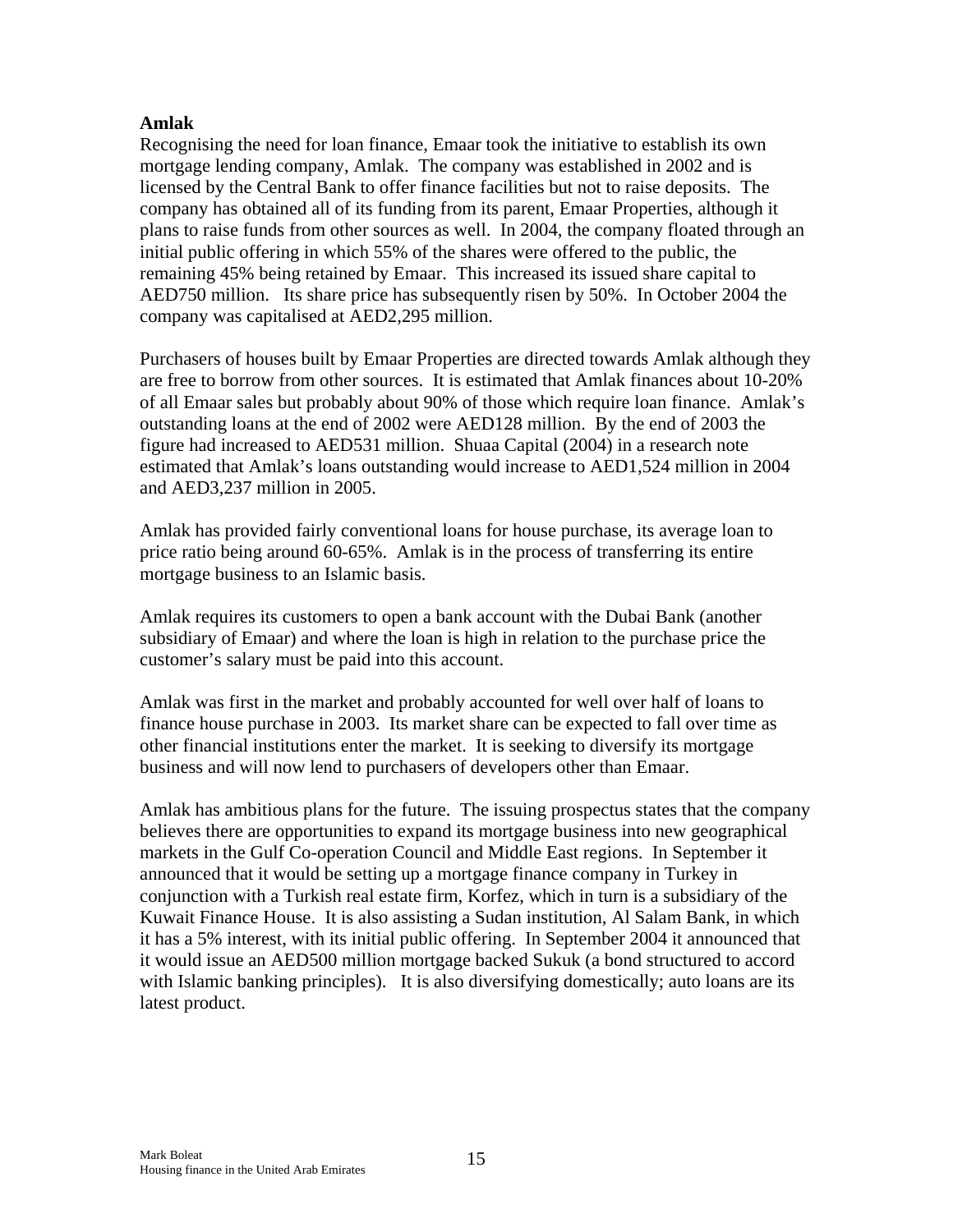#### **UAE mortgage market forecasts (AEDm)**

| Year at December                     | 2004  | 2005   | 2006   | 2007   | 2008   |
|--------------------------------------|-------|--------|--------|--------|--------|
| Total projects delivered             | 7.000 | 13,000 | 11,000 | 10,000 | 3,000  |
| Mortgage financed portion (%)        | 50%   | 55%    | 60%    | 65%    | 65%    |
| Size of mortgage market (cumulative) | 3,500 | 10,650 | 17,250 | 23,750 | 25,700 |
| Amlak market share (%)               | 40%   | 29%    | 20%    | 17%    | 15%    |
| Amlak loans (gross)                  | 1.397 | 3,091  | 3,364  | 4,038  | 3,855  |

Source: Shuaa Capital Equity Research, January 2004.

This forecast shows a steady increase in the proportion of buyers requiring loans and a stead decline in Amlak's market share as other lenders enter the market.

#### **Tamweel**

Tamweel is similar to Amlak in many ways and was set up by Nakheel which has a 50% shareholding. The remaining 50% is owned by the Dubai Islamic Bank. Tamweel was established in 1997 and currently has AED270 million capital. The company is intending to make a public offering of its shares.

Although it was established by Nakheel, it will lend on properties built by any of the developers.

Tamweel operates entirely on the Islamic principle. Its main product is the Home Owner Product which is a Murabaha contract. This requires a down payment of at least 20% and loans are for a maximum period of 25 years. The profit rate is fixed throughout the period. It also offers a lease to own product, an Ijarah contract, and a homebuilder product, an Istisna'a contract. Unlike other lenders, Tamweel does not require the purchaser to transfer his bank account. This is considered to be a useful selling point. Tamweel intends to use securitisation in the future.

#### **Dubai Islamic Bank**

The Dubai Islamic Bank is the fifth largest bank in the Emirates with total assets at the end of 1993 of AED22.3 billion. The bank offers a housing finance scheme available to UAE nationals only. It has a specific scheme, Sakan, a shari'a compliant scheme for UAE nationals who have obtained home grants and granted land. The maximum financing amount is AED350,000 and the repayment period is a maximum of nine years. The bank also provides finance for other UAE nationals up to a maximum period of 15 years.

#### **HSBC**

HSBC is the first of the international banks to come into the home loan market. It has done so in restricted terms however. HSBC will lend only for the purchase of properties constructed by Nakheel. Interestingly, it will also lend for the purchase of properties in one of the other Emirates, the Hamra Village development in Ras Al Khaimah. HSBC currently operates on a variable interest rate basis and will make advances of up to 70% of the purchase price in Dubai and 60% in Ras Al Khaimah. HSBC state that they take a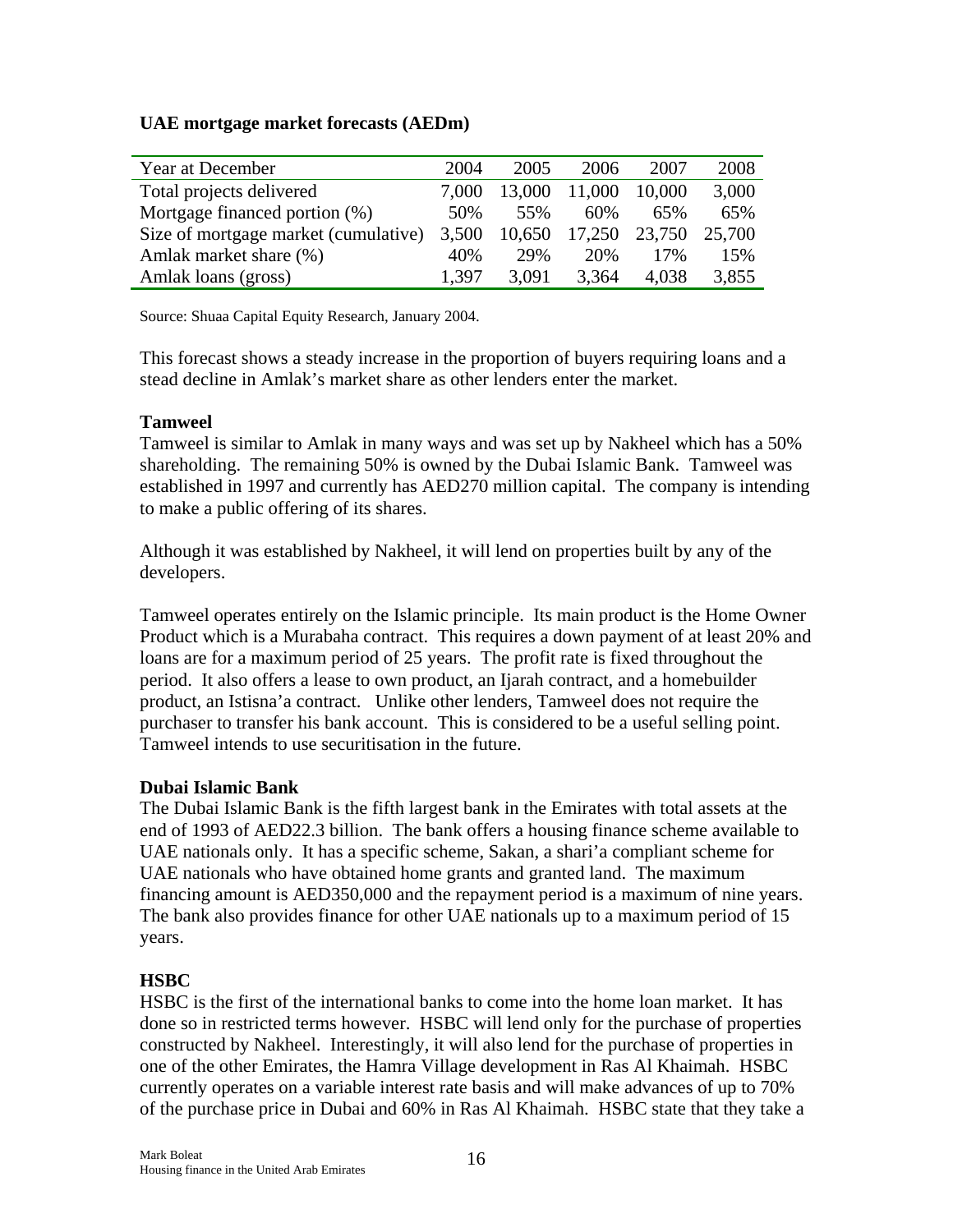first legal charge over the property. To give it additional security, HSBC offers a discount to customers who agree to transfer their salaries to the bank. HSBC intends to launch a shari'a compliant mortgage product in the future.

#### **Other banks**

Two locally based mainstream banks have also entered the house purchase market, Rak Bank, which is the national bank of Ras Al Khaimah, will lend for the purchase of Emaar properties in Dubai. Mashreq Bank lends on all properties.

#### **Securitization**

There is considerable interest in securitization of mortgage loans. The Dubai Islamic Bank, Istithmar and Island Capital Group (based in the USA) established the Emirates National Securitization and Finance Corporation (ENSFC) in January 2004 with the objective of issuing mortgage backed securities to be traded on the international markets. Initially the focus will be on commercial rather than residential mortgages. The first issue of securities was expected within six months but has not yet materialised. Amlak has announced the issuing of a mortgage backed bond, although details are not yet available.

#### **How the market will develop**

The housing finance market in Dubai can be expected to go through a period of evolution that can probably be predicted with reasonable accuracy. Because there was a huge demand for housing finance that the banks were unwilling to meet, other institutions, Amlak and Tamweel, were established to serve the market. They have demonstrated that there is a big market and that the lending so far at least is safe and secure notwithstanding the unsatisfactory legal framework. The mainstream banks recognise that this is a market they cannot afford not to be in and that they might risk losing their customers to banks that provide housing finance services, particularly given that it is a common practice for banks to require that salaries are paid into an account with the bank as a condition of making a housing loan.

Not surprisingly, the mainstream banks are now looking at entering the market and a number of banks, particularly HSBC, have taken positive steps. It is to be expected that the banks will continue to take market share, particularly if the issues on property law and residency are resolved satisfactorily. Amlak, in particular, has already demonstrated its desire to diversity both internationally and domestically and can be expected to become more like a mainstream bank. Both Amlak and Tamweel will move away from their close links with particular developers. Through the IPO, Amlak has already done this to some extent and Tamweel intends to go in the same direction. It is possible that the mainstream banks will consider an alliance of some form with either Amlak or Tamweel.

Assuming there are no great shocks in the market, it is reasonable to predict that within five years or so the bulk of new funding for home loans will come from mainstream banks with specialist lenders having niche positions in the market.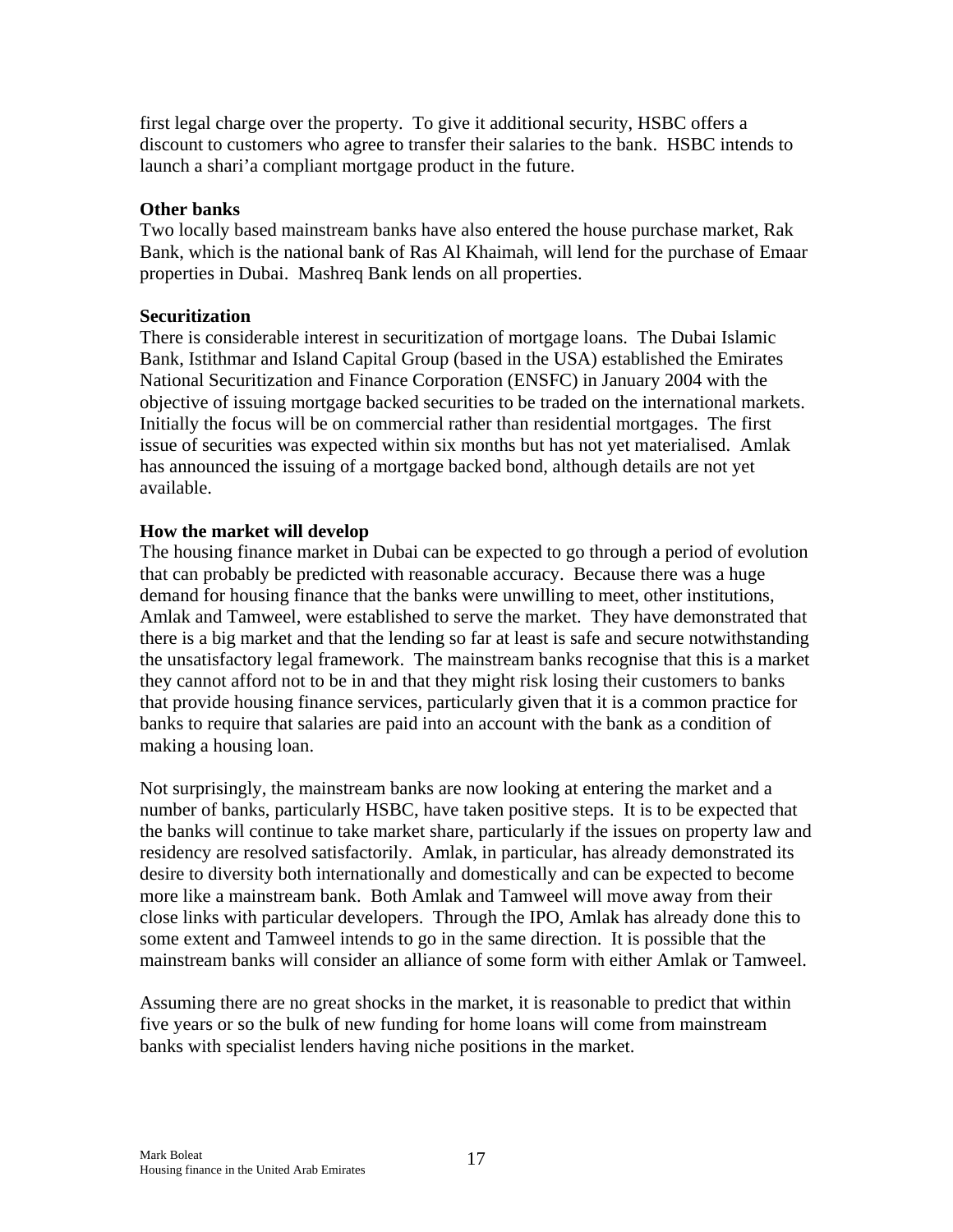As the market expands, and if the legal issues are satisfactorily resolved, then the mortgage rate can be expected to decline. At present the 6.5% variable rate for mortgage loans looks high in relation to the cost of funds. It should fall if bad debt experience is minimal and as unit administrative costs decline with the rising volume of business. Shuaa Capital is forecasting that Amlak's cost income ratio will fall from 32% in 2003 to 10% in 2007, a good indication of how a rising volume of business reduces costs.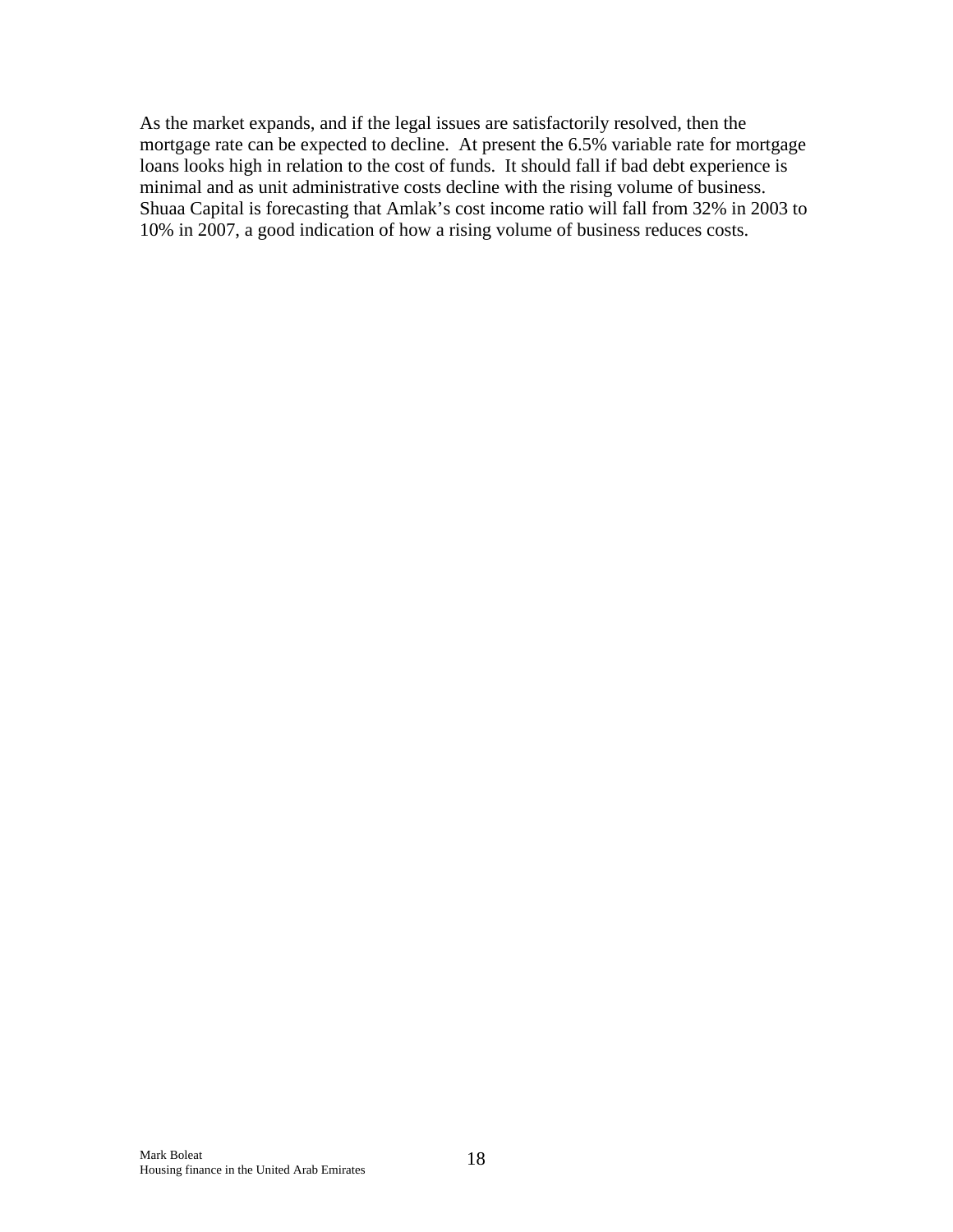### **Consumer protection issues**

The opening of the market in Dubai has raised a number of consumer protection issues. These issues are generally accepted by the market participants and there is a willingness to deal with them. The Dubai Property Group and the Real Estate and Development Group of the Dubai Chamber of Commerce and Industry are already involved in addressing some of the issues. None of the issues is in itself critical at present but all need attending to so as to provide a reasonable element of protection in a market where the amounts involved, and therefore potential detriment, are very large.

#### **Ownership rights**

The rather complex legal position has been usefully summarised by a local legal expert, Dr Habib Al Mulla, writing in the *Gulf News* on 12 September 2003 –

"Article 121 of the Constitution vests legislation, in the area of real estate ownership, with the federal government. Although there are several articles in the UAE Civil Transactions Code 1985 "the civil code" which deal with certain aspects of real estate ownership, the federal government has not passed any legislation which restricts the ownership of real estate in the UAE to UAE nationals. There is also no local legislation to this effect found in the laws of the individual emirates. Restricting ownership of real estate to UAE nationals has merely been a long established administrative practice. The rules of laws between the federal and local legislation prescribes that individual emirates may issue laws in areas that the federal government has not exercised its right until federal legislation has been passed. Accordingly, one is correct to assume that until such time where federal legislation is passed, the matter of ownership of real estate shall be vested with the local emirates."

People have bought on the promise that they will own their property on a freehold basis and with this goes the expectation that they will have full ownership rights including the right to raise money on the security of the property, to sell the property to anyone they choose and to bequeath the property to anyone they choose. These rights need to be protected through ownership being registered with the Dubai Lands Department and title deeds being issued. At present the land is registered in the name of the developer who in turn issues a "certificate of beneficial ownership" to the owner. The major developers are performing a quasi-title registration system themselves so as to ensure that purchasers of their properties, including purchasers on the secondary market, are adequately protected. They work closely with the Lands Department which should ensure a smooth transition to a more proper arrangement when the necessary administrative action is taken.

It may be possible to deal with the administration of title issue by administrative action, that is the Lands Department being instructed to issue certificates of title to purchasers. Other issues, such as inheritance rights and the rights of mortgagees in the event of default, can be addressed subsequently by legislation.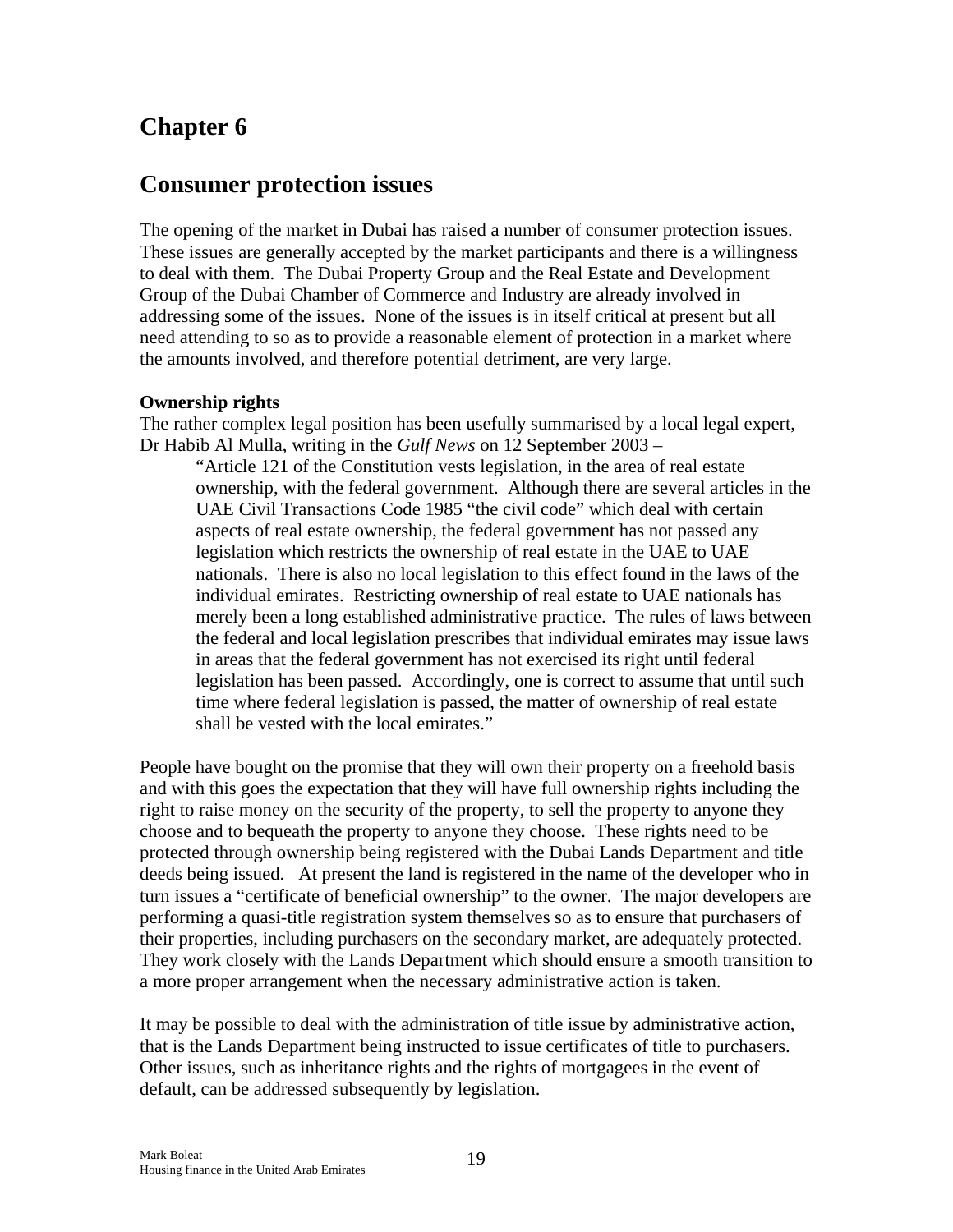#### **Residency rights**

There is no clarity as to the residency rights that go with freehold ownership by nonnationals. Currently, those who buy and occupy are given a residency permit for three years. This is not satisfactory and exposes purchasers to a risk that they will not be allowed to occupy their house after three years and that they will have difficulty in selling because of the lack of residence rights.

#### **Protection against developer defaulting**

Buyers of new houses typically pay by instalments, comprising an initial deposit (generally in the range of 10-20% of the value of the house) and then stage payments either at regular intervals or to coincide with set milestones in the construction process. Half completed houses have little value so the purchaser is always in the position of having paid out more than the value of the property until the property is actually completed. Houses are purchased with a view to them having a long life. However, structural defects mean that a property can quickly lose value. The purchaser may have a legal right of action against the developer but this is of no value if the developer has gone out of business and even if he has not the individual home buyer is not well placed to pursue legal action against a developer.

Recognising these points, in most countries there are provisions to protect house buyers imposed either by law or by custom and practice. These arrangements generally comprise protection of deposits during the construction phase and a guarantee against major structural defects for 10 or so years. If the builder is unable to meet these obligations then a central protection fund takes the responsibility. The arrangements are usually, but not always, structured as insurance companies.

The arrangements in the UK usefully illustrate the protection that buyers have. While it is not a legal requirement developers in practice can sell houses only if they are covered by one of two schemes – an industry mutual scheme run by the National House Building Council (NHBC) and a commercial scheme run by Zurich insurance. Lenders will give mortgage loans only on properties covered by one of the schemes. The NHBC scheme, known as Buildmark, covers 85% of all new homes in the UK. 18,000 builders are registered under the scheme. The NHBC sets standards and inspects houses in the course of construction to ensure that they are complied with. There are three main elements to the cover –

- If due to insolvency or fraud the builder does not complete the job, NHBC reimburses all of the money paid to the builder that cannot be recovered from him. The NHBC may pay for the property to be finished to its standards.
- For the first two years after construction Buildmark covers any physical damage caused by a defect which results from the builder failing to meet NHBC standards. This is the responsibility of the builder. The NHBC provides insurance if the builder cannot meet his obligations.
- Between years three and ten Buildmark provides cover against major structural defects.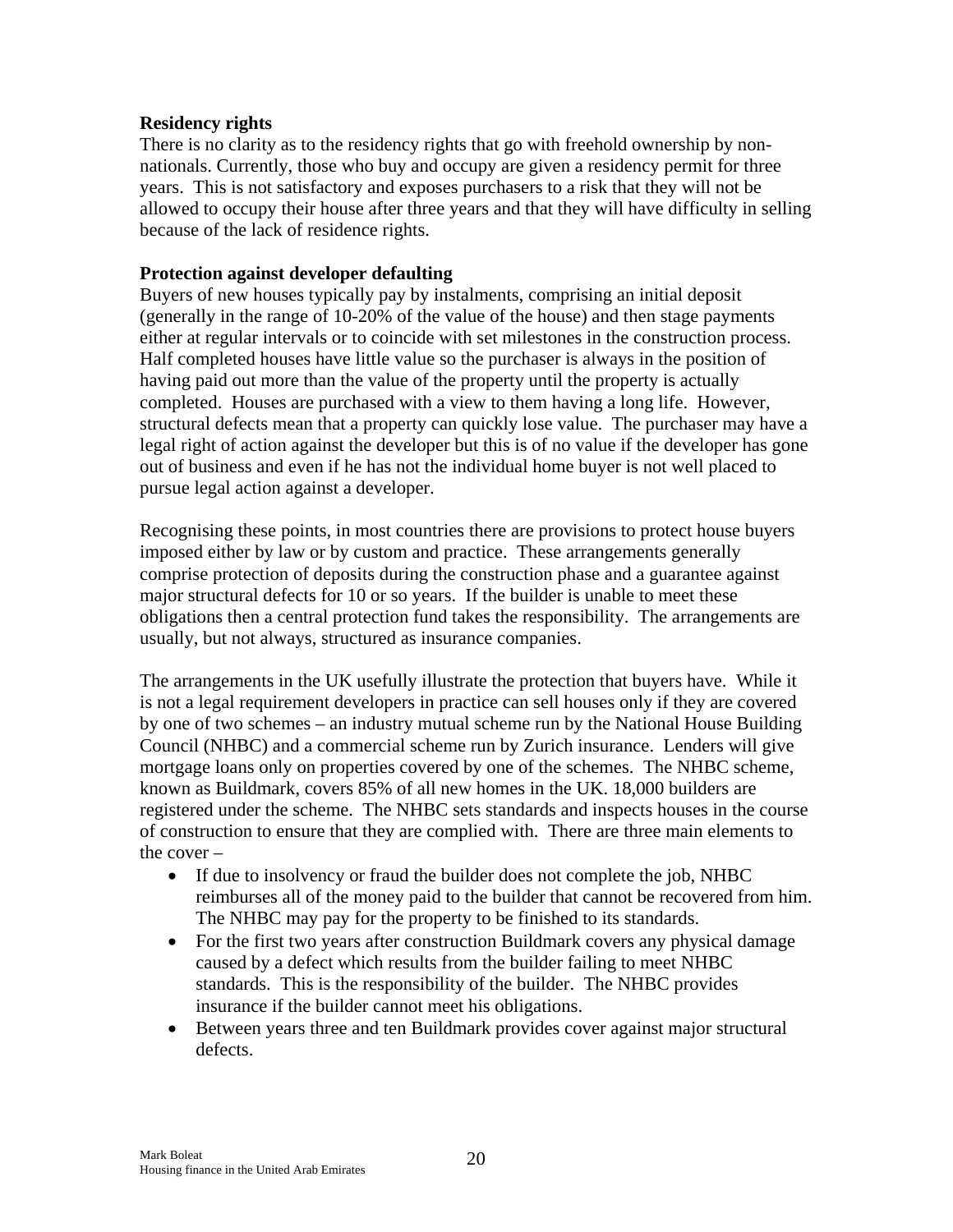The scheme is funded by premiums paid by builders, relating the sales value of the home. In Dubai, as has already been explained, these risks are greatly reduced because the new developments for the open market have all been constructed by one of three state backed developers or by sub-developers for whom the primary developer accepts responsibility. Houses also have a one year guarantee. There is sufficient trust in the three developers to re-assure people that they will not lose out by the developer going out of business. The position in respect of subsequent defects is less clear. It is as yet early days and there is little evidence of major structural defects. If these subsequently emerge the cost will fall on the purchaser unless they can recover the costs through the courts from the developer.

More effective arrangements are needed, covering all developers, and formalizing and extending the present level of protection given by the three developers.

#### **Property descriptions**

Real estate agents are well known for their expansive and innovative use of language, and home buyers treat words such as "exclusive" and "stunning" with some caution. However, house buyers are entitled to expect that factual information is correct, for example in relation to the size of the property, service charges and facilities. A particular issue is how square footage is measured, for example whether it includes hallways and corridors and balcony areas. In many countries there is an accepted practice so that in fact all developers are working on the same criteria. In other countries the matter is covered by legislation, either general legislation on misleading advertising or specific legislation in relation to housing.

After relying on custom and practice for many years Britain enacted a Property Misdescriptions Act in 1991. The 1991 Act makes it an offence to make false or misleading statements about specified aspects of land (which includes buildings) offered for sale by those in estate agency or property development business. There is no general requirement to disclose information. But where information is given, it must be accurate and must not be misleading. The legislation lists the aspects of property for which misdescription is an offence.

#### **Appraisals**

House buyers wish to know that they are obtaining value for money. This is normally done through commissioning an independent appraiser to value the property. The lender will also want a valuation to determine how much it will lend. The valuation is done on an open market basis, that is by examining the prices paid for comparable dwellings in the area. This cannot be done in Dubai as there is no normal market; prices are set by the developer at some stage in the construction process but may be altered to meet changes in market conditions. To the extent that lenders are lending a set percentage of the value of a property they use the actual purchase price paid rather than a valuation. There is no alternative to this given the current stage of evolution of the market, but as the secondary market develops so both lenders and buyers will require professional appraisals.

At present there is little capacity to undertake such valuations and no generally accepted standards. These need to be developed as the market evolves.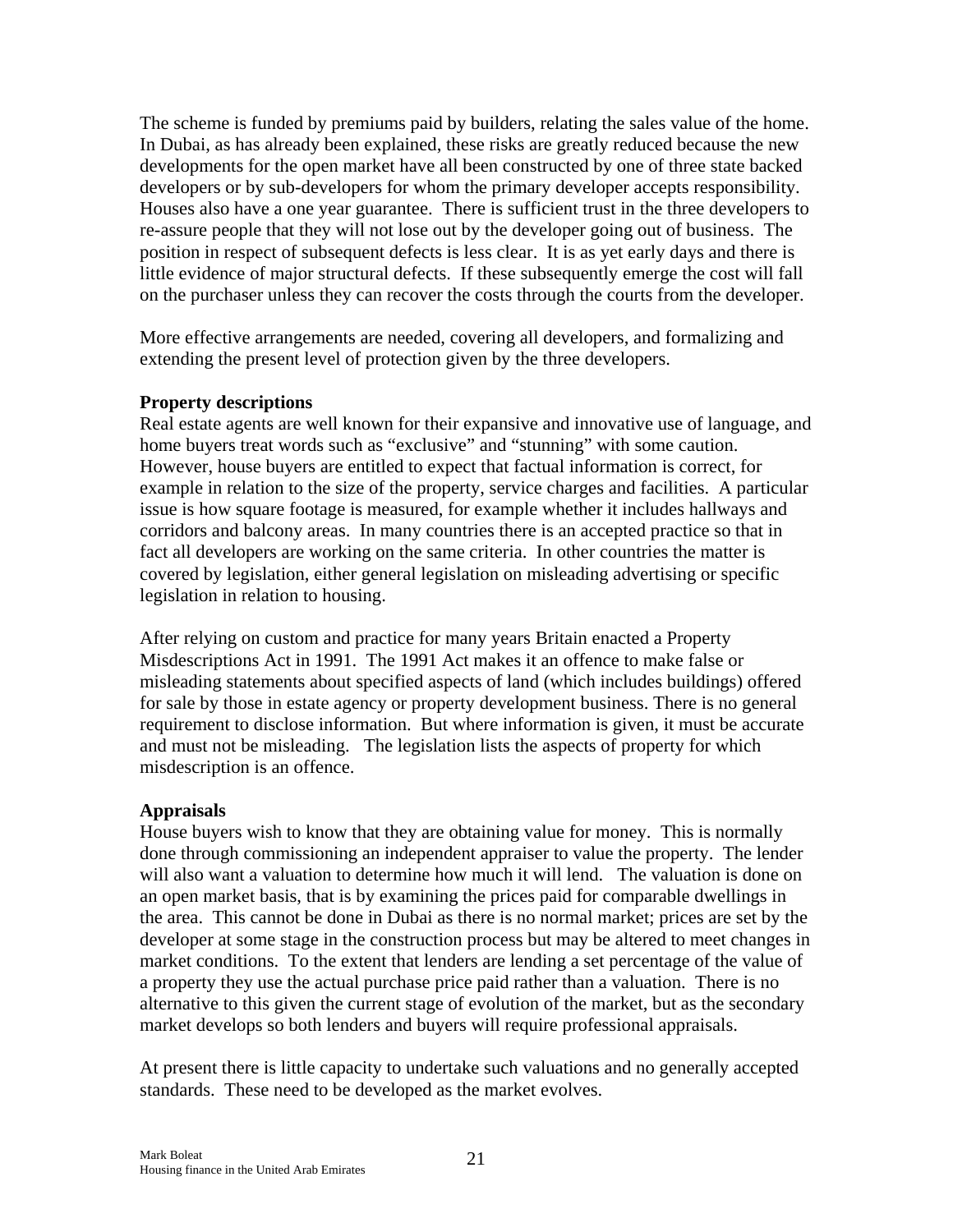#### **Real estate agents**

In active real estate markets, housing transactions are handled by real estate agents. They generally act on behalf of vendors and take a commission for so doing. The nature of the business is such that there is substantial scope for malpractice and rich rewards for doing so. Typical problems include –

- The estate agent misleading the vendor about the value of the property, particularly where the vendor is vulnerable, for example a widow selling a house shortly after the death of her husband. The estate agent says the property is worth \$100,000 when it is actually worth \$120,000. The agent then buys it through a related company for \$100,000, promptly reselling it for \$120,000.
- The agent does not pass on offers unless the purchaser is prepared to buy related services, such as arranging insurance, from him.
- The agent misleading potential purchasers about alternative offers often to the benefit of the vendor if this succeeds in driving the price up.
- The agent misdescribing the property or failing to reveal problems which affect the value.
- The agent imposing onerous terms in small print, such as requiring a commission to be paid if the house is sold without any help from the agent or even if the house is not sold at all.
- Agents sabotaging their competitors' business, for example by removing their forsale signs.
- Agents pressurising vendors to accept a low price when a higher price could reasonably be obtained.
- Agents misappropriating client funds placed with them.

These problems do not easily lend themselves to solutions and countries have grappled with the problem for many years. A regulatory framework can comprise a number of different features. In the UK there is statutory regulation of estate agents through the Estate Agents Act 1979. The Act requires that estate agents must give clear written information to clients including –

- Details of how much clients will be charged and when payments are due.
- Details of any charges that are in addition to fees, which may include how much will be charge if the property is taken off the market without a sale.
- If exact charges are not known, how the cost will be worked out.
- If additional charges are made such as for the cost of a 'for sale' board and advertising - these must be stated.
- Technical phrases mean including 'sole selling rights', 'sole agency', and 'ready, willing and able purchaser' must be explained.

Clients must also be told in witing -

- Of all offers that are made on the property .
- If the agent or someone connected with him, such as a relative or a business partner, wants to buy the property.
- If the agent or someone connected with him owns or has an interest in the property.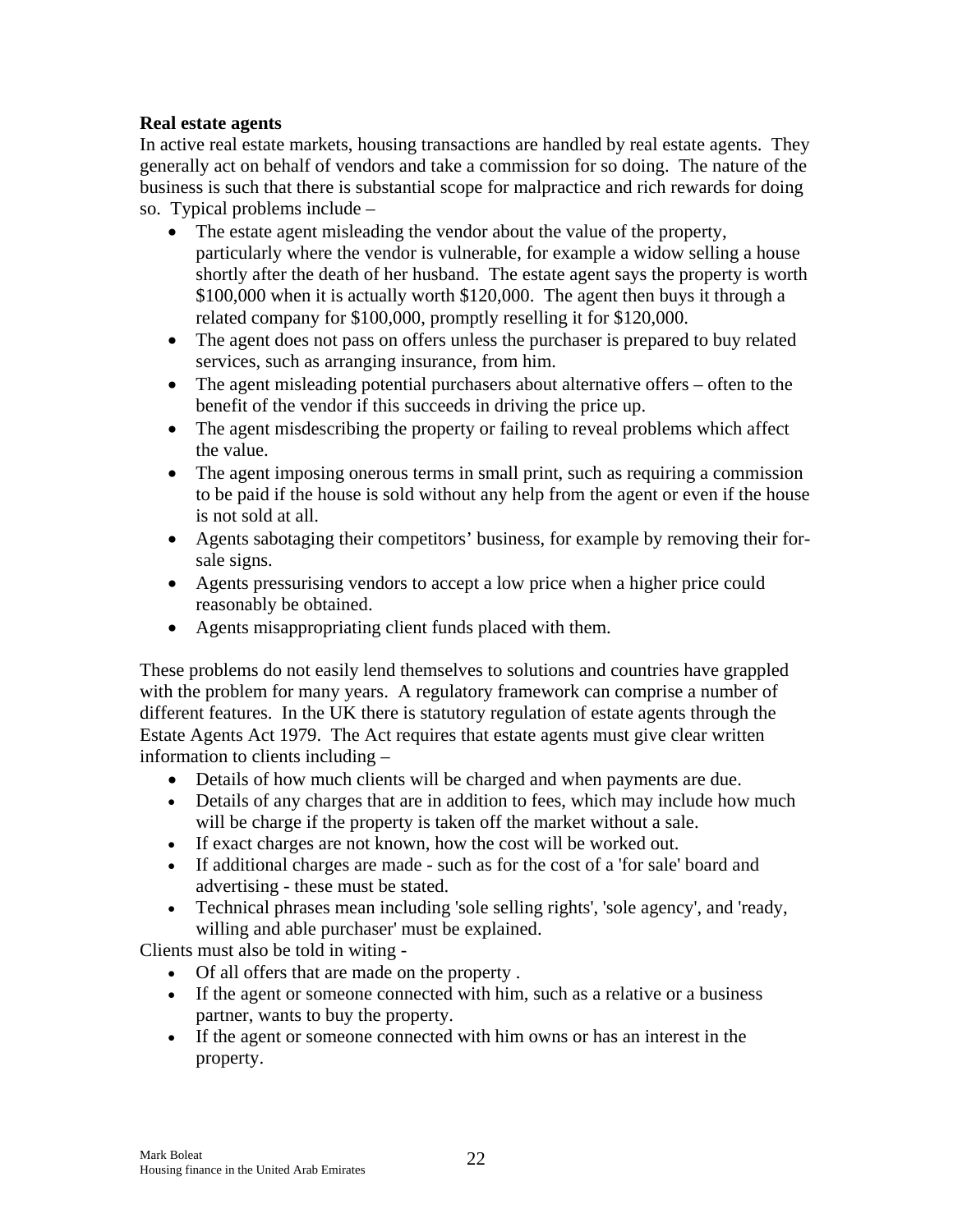Agents must not discriminate against a prospective purchaser who does not want to take up other services or misrepresent the details or existence of any offer or the existence or status of any purchaser.

In addition to the various legislative requirements real estate agents may belong to a professional or trade association which gives an additional measure of protection.

These measures are not fully effective and never will be given the state of the market. However, they give a measure of protection and are better than nothing.

Currently real estate brokers in Dubai are required to have a licence but there are few conditions and licences are granted almost automatically. A New Brokers Law was enacted in 2003 but it does not cover everything and has not been fully implemented. The Dubai Property Group operates a code of practice which covers some of these areas, but membership is voluntary and the more dubious real estate agents do not volunteer to be regulated.

#### **Legal services**

The sale and purchase of a house is a financial transaction and in most countries it is normal for the parties to be separately legally represented or for a single qualified legal person to oversee the transaction. In Dubai most transactions take place without legal advice. This partly reflects the fact that in the absence of a proper land law and title registration the normal legal processes cannot take place. Again, this is not a major problem while most sales are by one of the three major developers. However, as the market generally expands and the secondary market develops legal services need to be available.

#### **Service charges**

Almost all the new developments, including self-contained villas, are subject to service charges. They range from about AED500 a month for small apartments up to AED2,250 a month for large villas. Normally, no charges are payable in the first year or two of ownership.

There are a number of concerns about service charges. The concept is a new one and it remains to be seen if charges have been pitched at the right level, so as to be able to meet maintenance, repairs and refurbishment costs. From the consumer's perspective there must be a concern that services charges can be increased with no opportunity to challenge. Given the fact that many units will have absentee owners there may be difficulty collecting the service charge. In the short term a code of practice can deal with some of these issues. In the longer term a proper commonhold law is needed.

#### **Insurance**

The retail insurance markets in Dubai are relatively underdeveloped. Mortgage finance generally leads to markets for life and family protection insurance, property insurance and also mortgage specific products such as payment protection and mortgage guarantees. These products help to protect both investors and borrowers. These products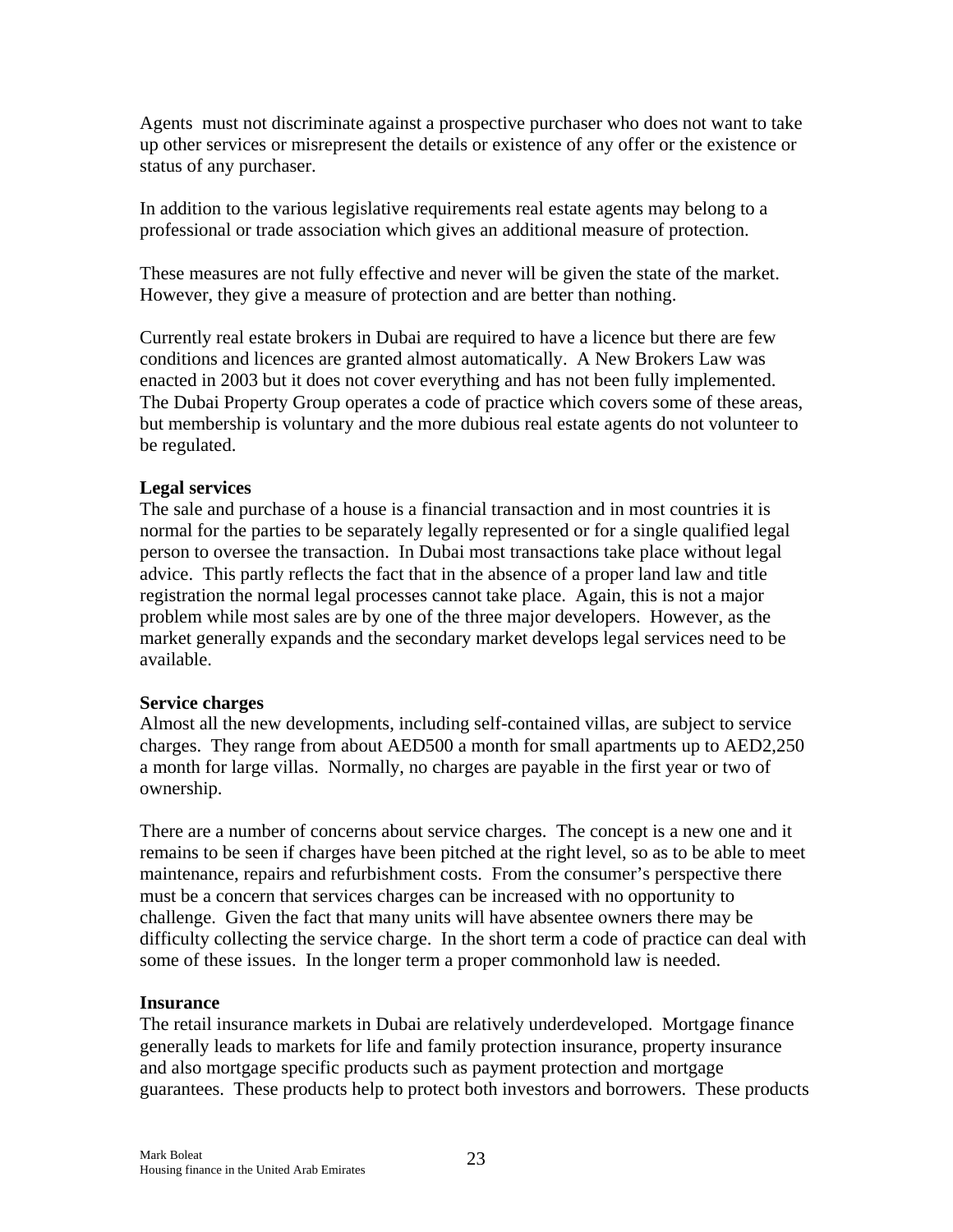should develop through market forces, particularly when the legal issues surrounding ownership are resolved.

#### **A credit reference bureau**

In most industrialised countries retail lenders share information either on delinquent loans or on all retail loans. This benefits lenders by helping to ensure that their borrowers are credit-worthy and it also protects some people from over-borrowing. As with insurance a credit reference bureau should develop as a natural consequence of the growth of mortgage business.

#### **Transparency generally**

Markets work best when reliable information is available to all market participants. In Dubai there is a general lack of information, not surprising given the speed with which the market has developed. The fact that title for properties in the new open market is not being registered removes one potential source of high quality information.

Potential buyers and sellers, real estate agents and the regulatory authorities will all be assisted by the compilation, analysis and publication of data on trends in the housing market including the number of sales, price movements, rents and subjective views on attitudes to home ownership and likely future trends in the market. High quality analytical studies will also serve to increase transparency. In other markets the Central Bank is generally one source of such studies given the importance of housing finance for the economy and the banking system. Representative bodies for mortgage lenders and real estate agents and also stock market analysts are other sources of information. The Central Bank could usefully take the lead in improving the quality of market information in the short term.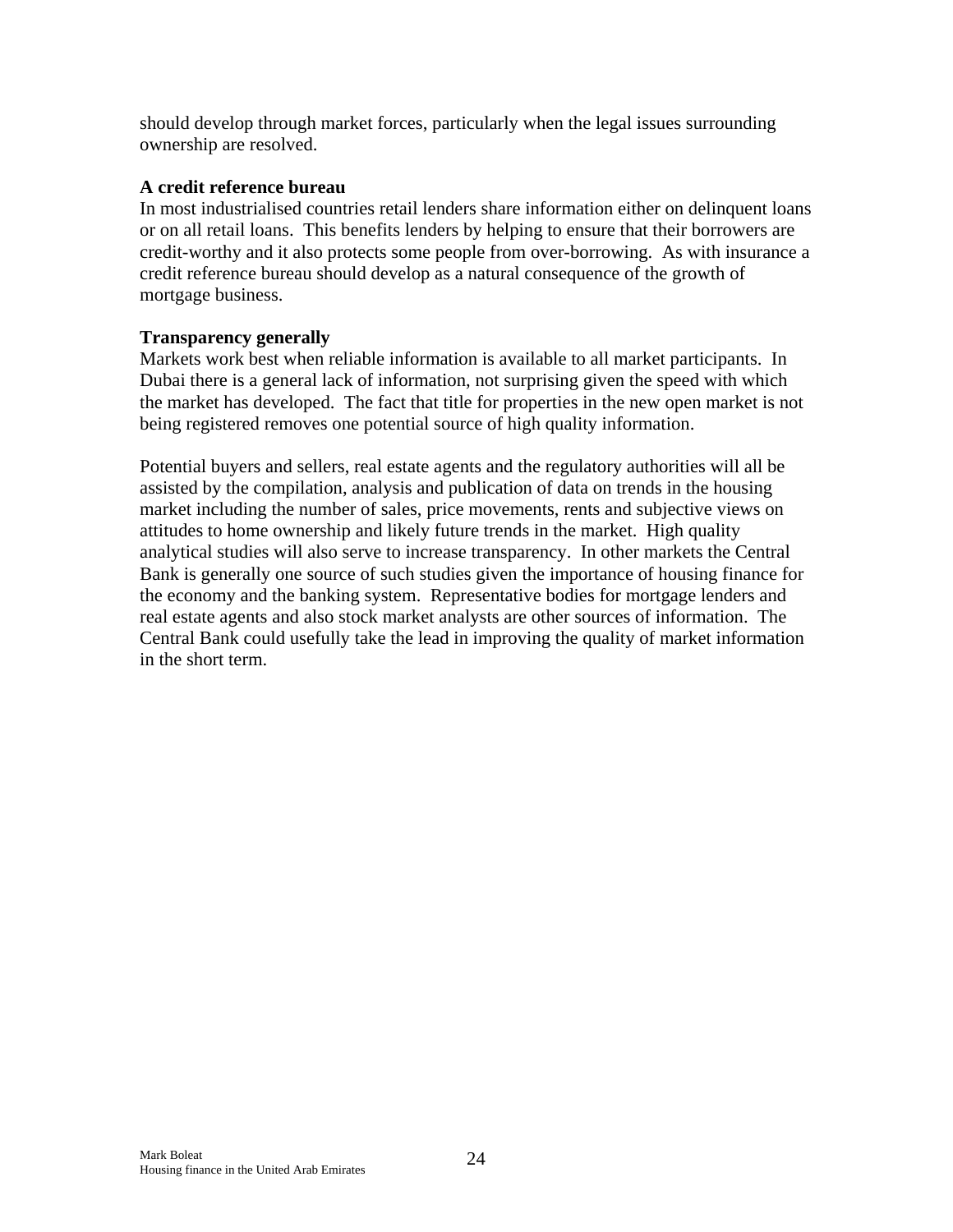### **Wider economic and policy issues**

The private housing market in Dubai is booming; this chapter consider the wider economic implications of developments in Dubai.

#### **The nature of the boom**

In any market where prices are rising rapidly there will be a debate about whether a crash will inevitably follow or rather whether the boom is justified by the economic fundamentals and that a soft landing will be the worst than can be expected. The current boom in Dubai is no exception.

Prices do not seem expensive in relation to comparable markets and rental yields remain high suggesting that house prices are not "too high". The fact that new developments are rapidly sold out and that properties attract a premium on the secondary market suggests a strong demand and perhaps also that developers are deliberately underpricing their developments in order to get the psychological benefit of a rising market. As there are only three major developers their pricing policies are crucial to the market. In a fully competitive market developers seek to obtain the highest price that they can get for each property sold. In Dubai there is probably a longer term objective of stimulating a private housing market. In the short term this can be pursued by developers underpricing the houses to ensure a strong demand and to fuel a secondary market in which prices rise, therefore enabling higher prices to be charged on the next development.

However, the Dubai boom is not fuelled by people buying for their own occupation but rather by speculators buying in the expectation of making a quick profit when they resell. It is estimated that over 80% of recent sales have been to speculators who are buying and selling on the basis that prices will continue rising. It is this nature of the boom that is most disturbing from a financial stability perspective and suggests that it cannot continue for long.

#### **What if the market collapses?**

In any booming market a subsequent collapse is possible if not probable. The Dubai boom is particularly vulnerable given the absence of strong domestic demand to underpin the market and the fact that most new developments are bought by speculators. Booms can turn into collapses without a trigger point, although often there are such points such as a rise in interest rates or an external shock such as terrorist activity. There is no current sign in Dubai of a collapse but it would be prudent not to rule one out in the future.

What would be the consequences of a collapse? There would be some unhappy buyers but in itself this has few financial implications. More importantly, confidence in Dubai would be knocked which would trigger a further reduction in demand and hence fall in prices. Arguably, prices would only need to fall by a modest amount before a new group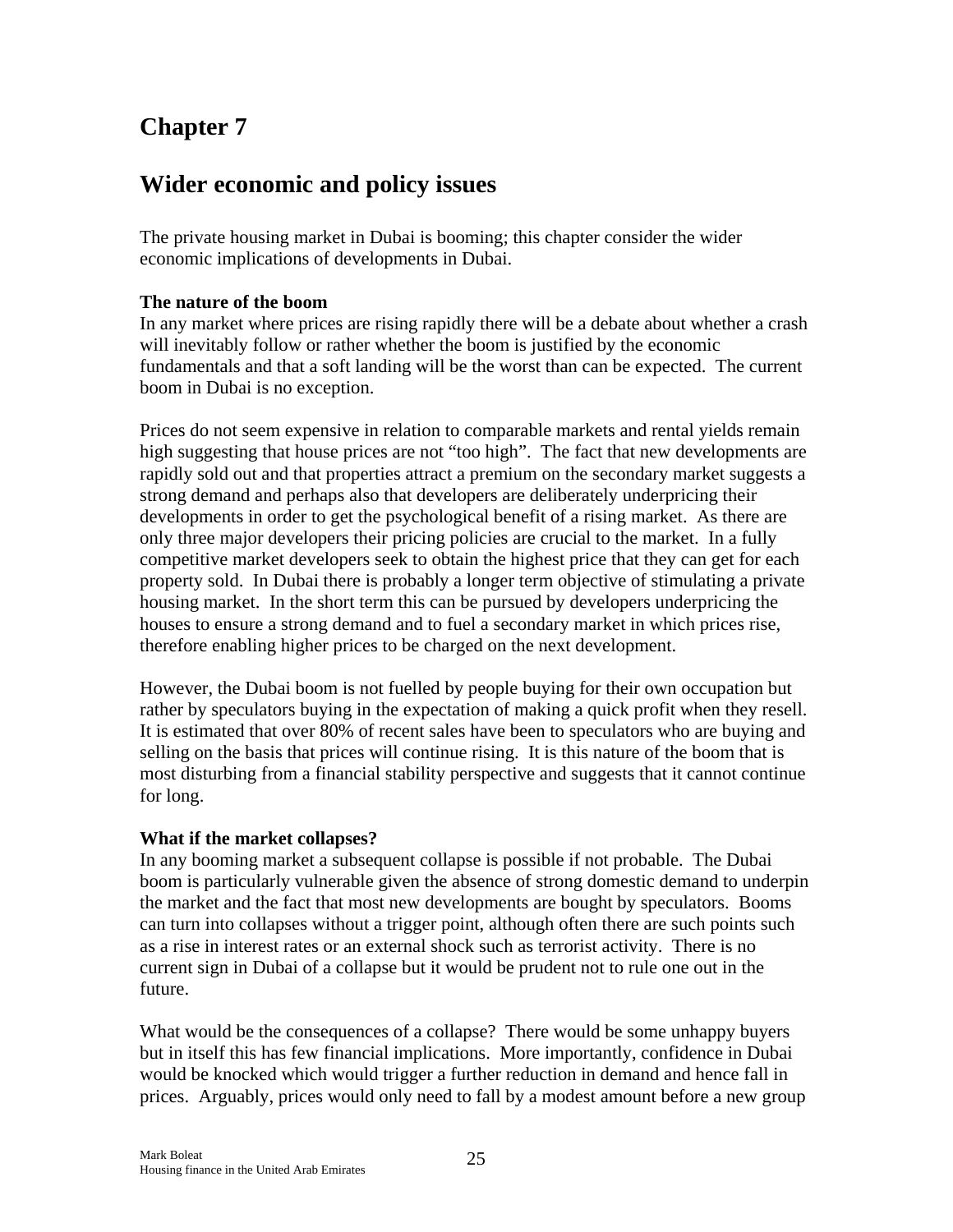of buyers emerged, encouraged by the fundamentals, who would effectively underpin prices.

Falling prices would certainly leave some speculators with their fingers burnt. In itself that is no bad thing as speculators must take the rough with the smooth. However, the speculators may react by unloading properties which would further depress prices. Developers react to falling prices by cutting their prices and also cutting back on supply. However, in Dubai this may be difficult given that most schemes are large and cannot easily be stopped-midstream.

Normally, banks are vulnerable in a property collapse as many have a large proportion of their loan portfolios in loans to house buyers and to developers. Even though the loans are secured by mortgage this may not be sufficient to prevent losses being made. In the case of Dubai this is not likely to be a problem. The developers are all financially strong and there has been very limited lending to individuals secured on mortgage. All this suggests that any downturn in property prices should not have a significant effect on the banking industry.

#### **Should action be taken to try to control the boom?**

Other things being equal, the authorities would probably prefer a more orderly housing market, if only to minimize the risk of a subsequent downturn. However, the tools available to the authorities do not enable fine tuning; rather, they are likely to have a major and unpredictable effect or no effect at all.

Normally, the banking regulator can influence the market by tightening the prudential regulation of mortgage lending, for example by changing capital, exposure or provisioning requirements, or simply warning banks about the perceived risks. However, as bank lending for house purchase is so modest this would be ineffective.

The authorities could limit demand by creating uncertainty as to the future status of purchasers and the implementation of appropriate legislation but this could risk having too great an effect. The authorities could also release more land for development and allow more developers into the market as in the medium term an increase in supply will moderate prices.

In practice the best way to reduce speculation is through action by the developers. They can require higher deposits and payments at regular stages in the construction process rather than relying on an initial deposit with the remaining payment being made at completion. Some developers have moved in this direction, and it is understood that they wish to reduce the element of speculation and encourage more sales to occupiers.

Perhaps this matter is best left to the developers in the short term. They have most to gain from an orderly market in the long term and most to lose if there is a collapse in prices. They have to make fine commercial decisions in respect of supply, pricing, marketing strategy and payment requirements, and they are best placed to judge what policies and practices are most likely to produce a healthy market in the long term.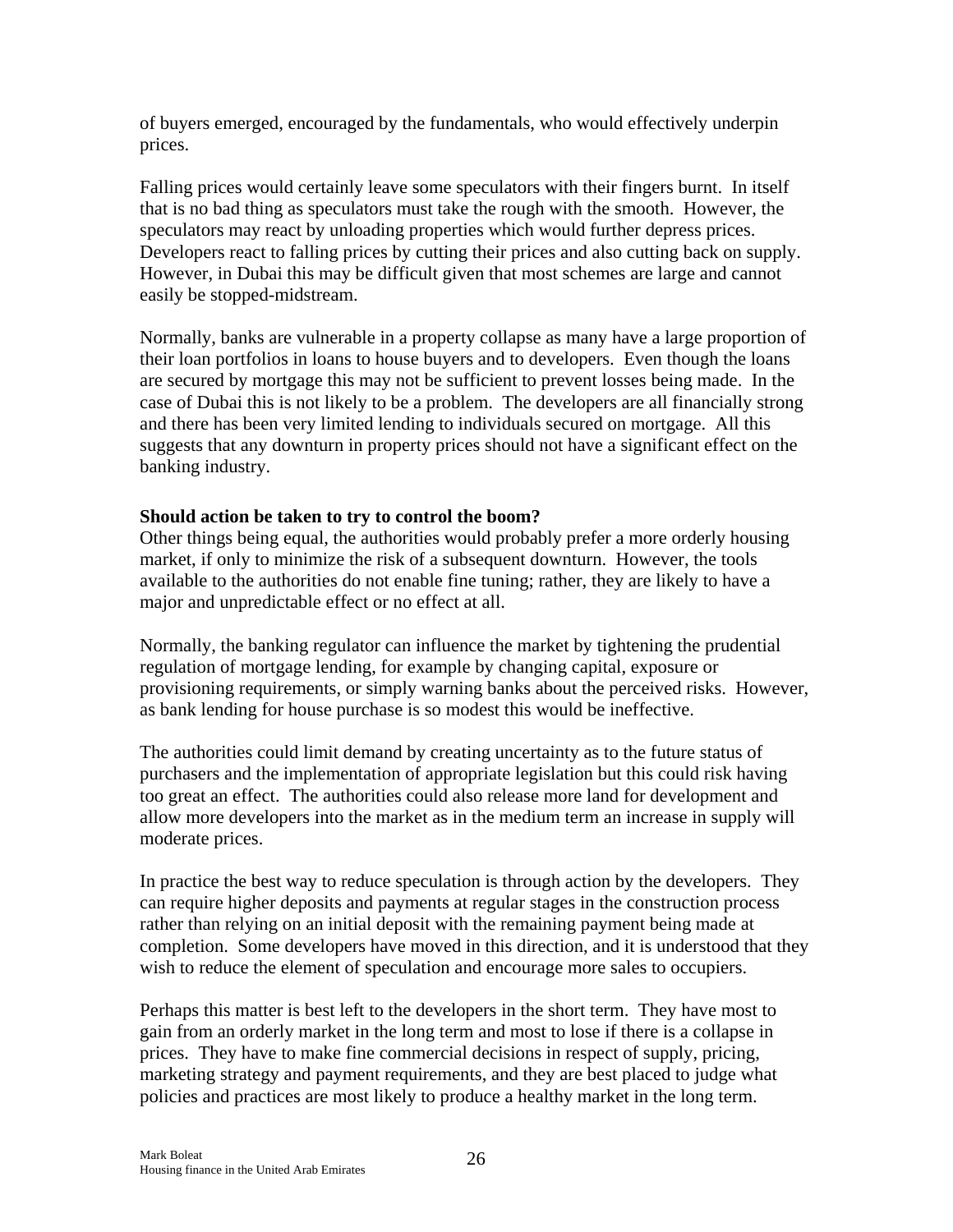#### **The wider market in Dubai**

Dubai now has three distinct housing markets –

- The market for nationals, largely served by state provision. Some of these properties to rented out to the expatriate market but generally there is limited secondary market activity.
- The rental market to expatriates the largest market at present. Rental yields remain high – in the  $8 - 11\%$  range.
- The new market for owned property for expatriates.

While supply into the three markets may be strictly segregated demand is not. Some nationals buy or rent on the open market and to the extent that there is some underpinning of the demand for owned property on the open market it is though demand from those currently living in rental properties for whom purchasing looks a more attractive option. A consequence of the booming market for owned properties has been a fall in rental yields as would naturally be expected, although the data do not exist to enable this to be accurately quantified. The extent to which the markets should remain segmented is a political matter. However, any decisions should be taken on the basis of a good understanding of the current inter-relation between the three markets and how this might develop in the longer term.

#### **The Emirates generally**

Developments in Dubai are being watched closely in the other Emirates and some have taken tentative steps to open up their markets. It would be sensible for the framework for an open market to be broadly similar throughout the UAE so that that individual buyers and investors will have greater certainty about the nature of the transactions they are entering into. It is also easier for lenders if mortgage security is broadly similar throughout the UAE.

One area where this would be particular helpful is in respect of enforcing security. The IMF Financial Stability Assessment specifically commented on this –

"81. **The taking and enforcement of security is complicated and uncertain with respect to both real and personal property.** Enforcement is regarded as problematic, uncertain and time-consuming. The procedures appear to differ between emirates, debtors and assets. Execution of a court judgment essentially involves a second hearing before the court that handles execution of judgments. This entails further delay and the method of enforcement is generally outside the control of the creditor. Where land is taken as security, it may be freely sold in all emirates except Abu Dhabi. However, the procedures are often unclear. The UAE would benefit from adopting a single law that specifically provides for the ownership of real estate, the manner of transfer, and the regime governing execution of mortgages over real estate. Doubts concerning the ability to recover collateral have led to the widespread use of personal and government guarantees. Although the use of foreign choice of law provisions is common, this is somewhat unsatisfactory given that evidence suggests that it is difficult to persuade domestic courts to enforce foreign judgments."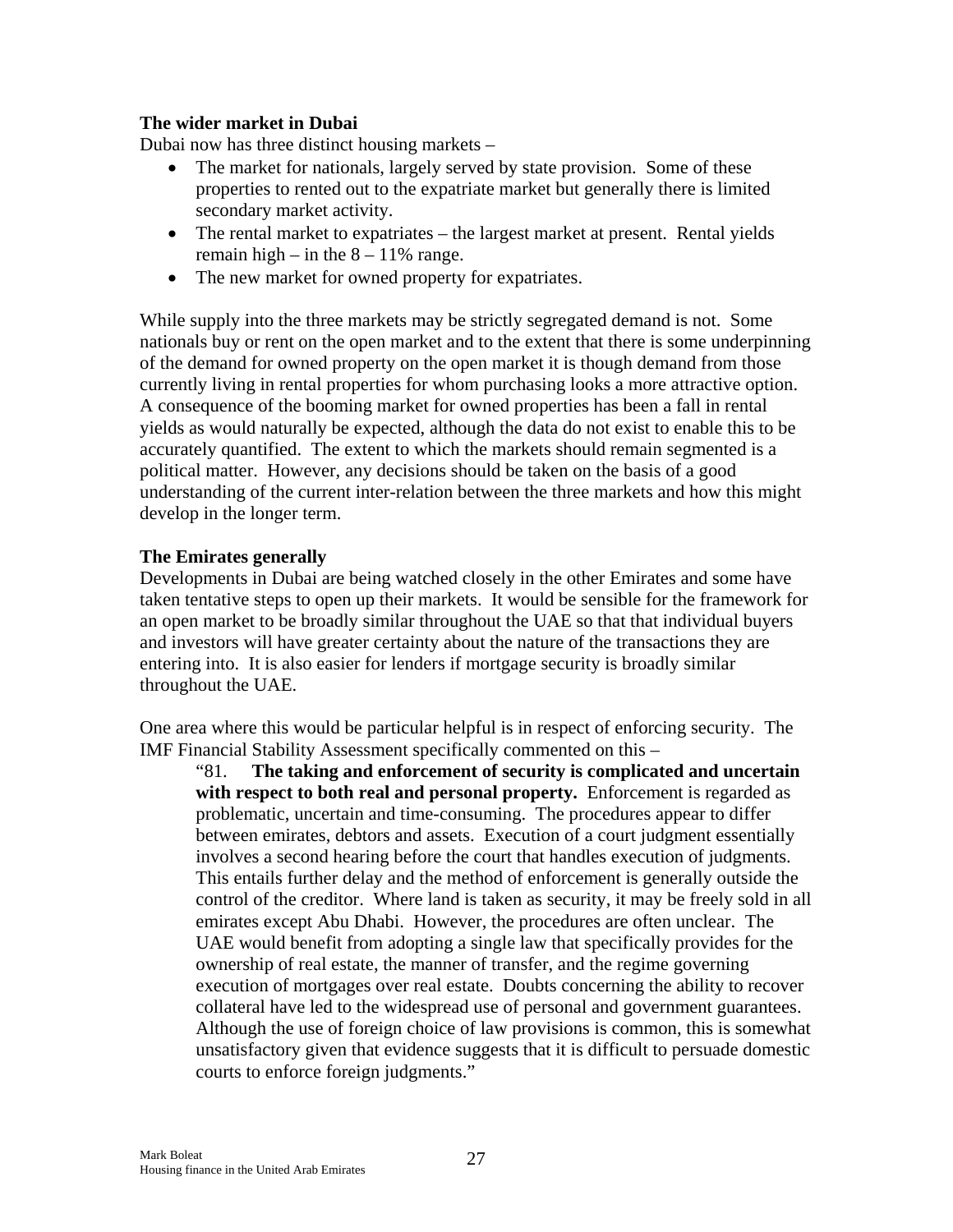### **Supervision of housing finance**

House purchase loans can be made by banks or by non-banking institutions. The regulatory regime for the two types of institution can legitimately differ but they need to be constructed in a harmonious way so that there is no opportunity for regulatory arbitrage.

#### **The Basel principles**

In most countries there is now a well established framework for the supervision of mortgage lending by banking institutions based on guidelines produced by the Basel Committee of Banking Supervisors. Although the rules apply to international banks the principles are widely accepted as the benchmark for banking supervision. The current set of rules is known as Basel 1. Earlier in 2004 agreement was reached on Basel 2 which will supersede Basel 1 over the next few years.

Supervision of bank lending for house purchase should be regulated as part of the normal prudential supervision of banks. This assigns risk weights to various categories of assets. Loans generally carry a 100% risk weighting for which an 8% capital requirement is considered the minimum. Government securities carry a much lower risk weighting reflecting the security they offer. Because loans secured on residential property are more secure than bank lending generally, under the current Basel rules loans to house purchasers carry a 50% risk weighting. Under the new Basel 2 rules the risk weighting is reduced to 35%. The full text from the Annex to the new rules is set out below –

#### **"Claims secured by residential property**

15. Lending fully secured by mortgages on residential property that is or will be occupied by the borrower, or that is rented, will be risk-weighted at 35%. In applying the 35% weight, the supervisory authorities should satisfy themselves, according to their national arrangements for the provision of housing finance, that this concessionary weight is applied restrictively for residential purposes and in accordance with strict prudential criteria, such as the existence of substantial margin of additional security over the amount of the loan based on strict valuation rules. Supervisors should increase the standard risk weight where they judge the criteria are not met.

16. National supervisory authorities should evaluate whether the risk weights in paragraph 15 are considered to be too low based on the default experience for these types of exposures in their jurisdictions. Supervisors, therefore, may require banks to increase these risk weights as appropriate."

The Basel 2 rules require that when qualifying residential mortgage loans are past due for more than 90 days they will be risk-weighted at 100%, net of specific provisions. If such loans are past due but specific provisions are no less than 20% of their outstanding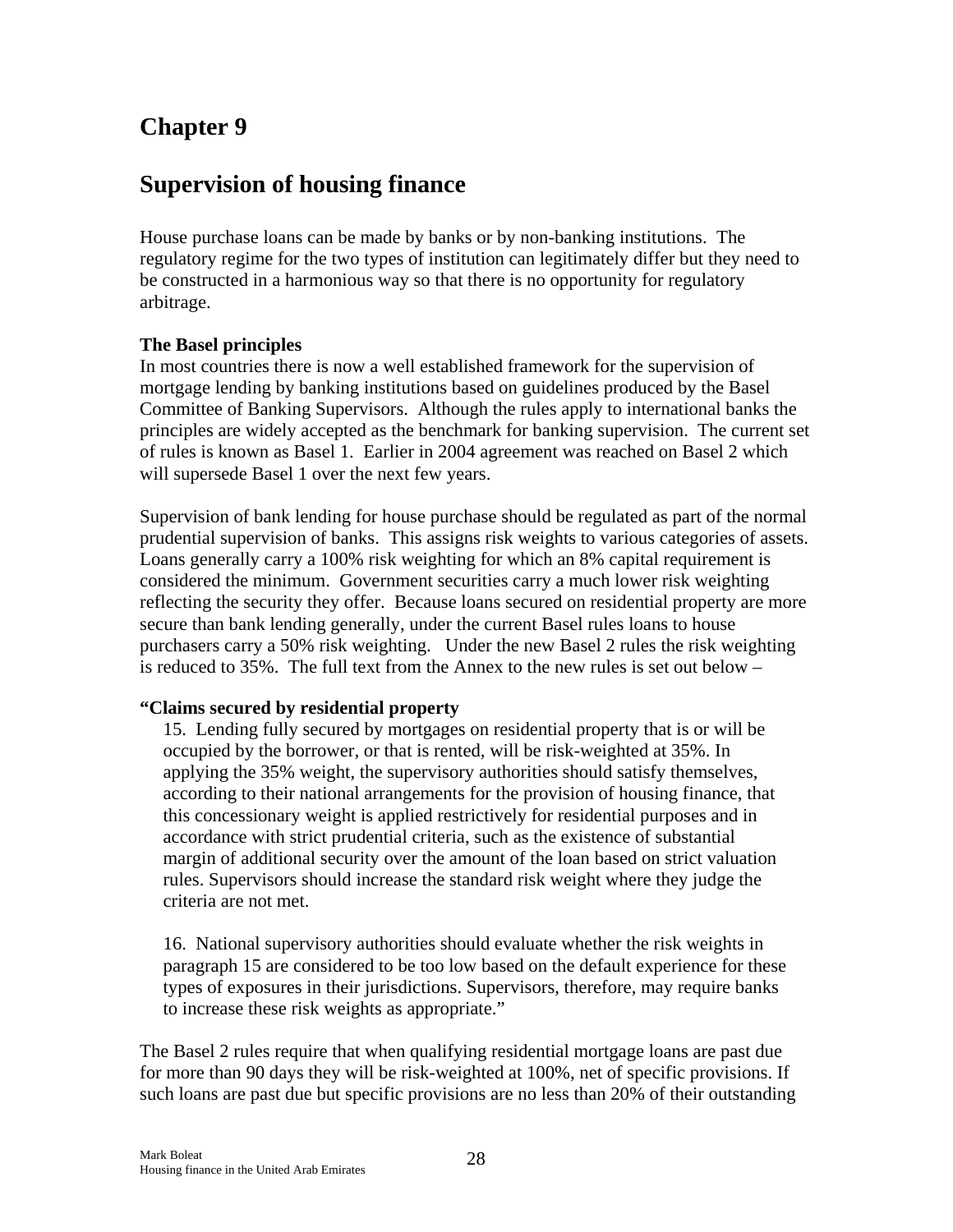amount, the risk weight applicable to the remainder of the loan can be reduced to 50% at national discretion.

National regulators will make their own rules within this general framework. The British Financial Services Authority is proposing to apply the 35% weight to the proportion of a loan up to 75% loan to value ratio with a 75% weighting thereafter. It also considering allowing companies that do not have systems in place to use this framework to weight all residential mortgages at 45%.

This lower risk weighting than for normal loans is justified on both theoretical and empirical grounds. The theoretical grounds are that –

- Unlike most commercial loans the income earned to repay the loan does not derive from the investment financed by the loan. Loans are repaid out of income earned by borrowers and borrowers prioritise loan repayments because failure to do so might mean them losing their home.
- If borrowers lose their income then other means may be available to repay the loan, including income from other family members, savings, income from renting out part of the property, social security payments and in some countries the proceeds of insurance policies.
- If borrowers are unable to repay their loans the lender still does not lose any money because he can possess the property with vacant possession and sell it. The lender is likely to be able to recover the loan from the proceeds because the security is readily marketable (unlike the security for many commercial loans), the loan will have been for no more than 80% of the value of the property, the chances are that house prices have risen since the loan was taken out and insurance may cover any loss that the lender may make.

Empirical evidence also shows that residential mortgage lending is safer than other forms of bank lending. This is demonstrated not only by the loss experience but also by the willingness of lenders to make residential mortgage loans at a narrow spread over the cost of funds. In developed economies this is typically under two percentage points.

It is important to note that the reduced risk weighting follows from the theoretical points in this section, backed up by empirical evidence on the loss ratio. If this supporting evidence is not available in an economy the reduced risk weighting cannot be justified.

#### **Supervision of the quality of a mortgage lender's portfolio**

Banking regulators also need to consider the quality of a bank's overall portfolio of mortgage loans to assess whether the capital it holds is adequate or put another way whether the risk weighting is appropriate. If a portfolio is relatively risky then the regulator can legitimately require a higher capital requirement. The following factors are all relevant to the security offered by individual mortgage loans and to the quality of the mortgage loan portfolio of a bank –

• The loan to value (LTV) ratio. Empirical evidence shows that this is a particularly significant factor in determining the likelihood of mortgage defaults and resultant losses. A loan with an LTV of 75-80% has a four times greater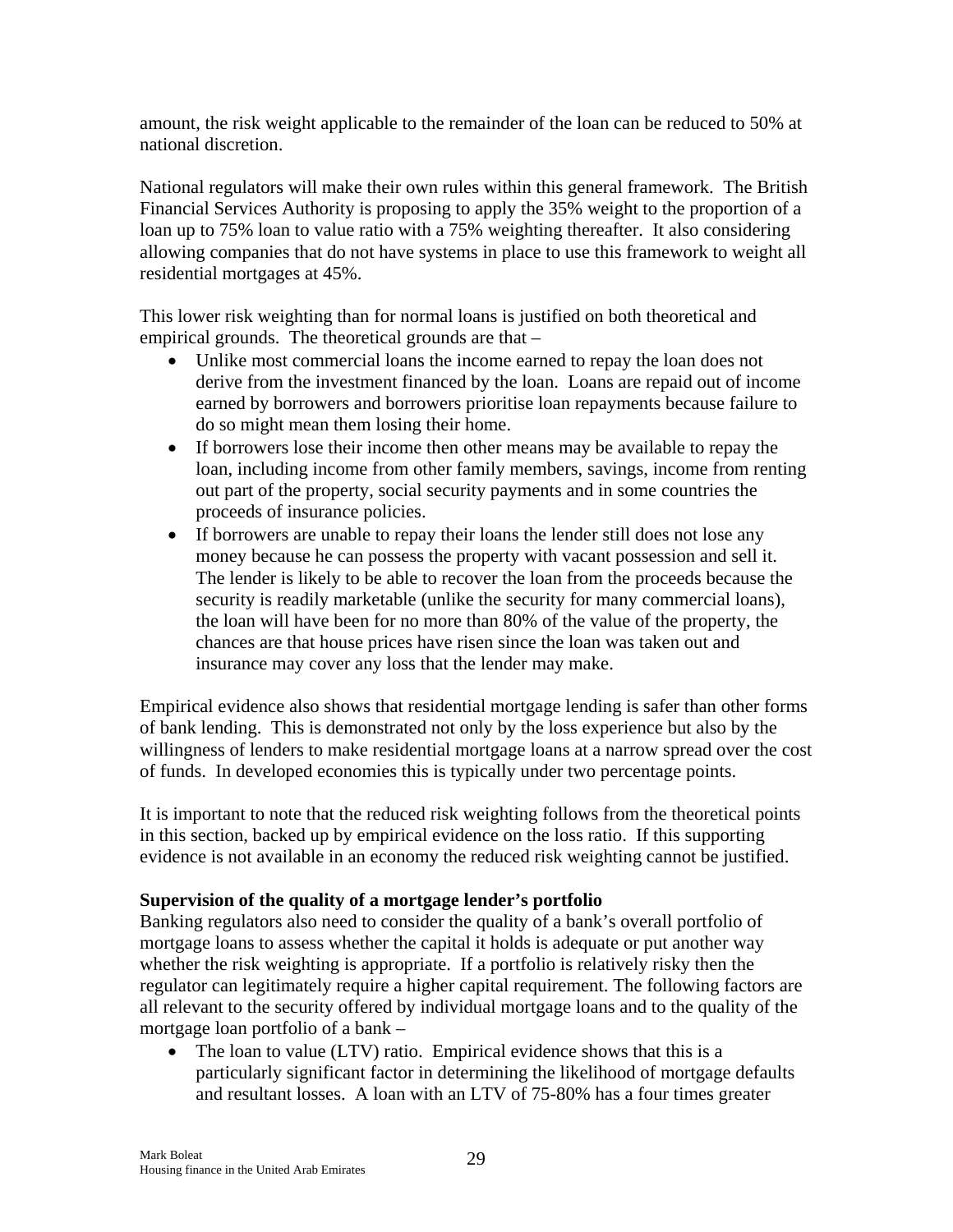expected loss than one with an LTV of between 60-65%. A market has also developed for mortgage insurance (see below) which insures the top slice of the loan and, in a mature market, may allow a loan to exceed the maximum ratio.

- Loan to income ratio. Other things being equal, the higher the loan to income ratio, the greater the risk of default. This spread of risk, for example large exposures, the geographical spread of lending and the spread of lending between types of home buyer.
- Insider lender, in particular lending to purchasers of properties the construction of which the bank has financed or which the bank itself owns, for example have taken them into possession.
- Appropriate credit checks on the borrower.
- Any guarantors, for example a relative or an employer.
- Mortgage insurance. In many countries there are arrangements by which lenders can insure the "top slice" of a loan. Such arrangements might, for example, provide that in exchange for a premium an insurance company will meet any shortfall up to, say, 20% of the value of the loan in the event of the borrow defaulting, the lender repossessing the property and selling it but being unable to recover its debt. There are a number of other types of mortgage insurance. The institutions which can provide such insurance include commercial insurance companies and governmental agencies. Mortgage insurance schemes can also be a means by which other lending requirements can be enforced. For example, mortgage insurance might be available only if loans meet certain requirements, such as a maximum LTV.
- The interest rate risk that the lender takes.
- Term mismatch.

#### **Supervision and secondary market activity**

Where mortgage lenders intend to use mortgage securities then an appropriate supervisory regime must be developed. The basic principle is that if a bank wishes to remove mortgage loans from its balance sheet so as to reduce the need for capital backing then the bank must carry no residual risk, for example a buy-back arrangement for defaulting loans. Securities backed by mortgage loans do not achieve this. Sales of portfolios of loans and issuing of securities backed by mortgages may do so but only if they are properly structured so that the whole of the risk passes to the purchaser.

#### **Supervision of mortgage lending in the UAE**

It has already been explained that until recently there was no mortgage lending in the UAE. Even now there is little lending secured by mortgage although an increasing amount of lending for house purchase. Given the nature of the security in Dubai it would be wrong for the Central Bank to allow loans for house purchase to have anything other than a 100% risk weighting and this is the current practice.

As the market develops the Central Bank should consider allowing a 50% or lower risk weighting when –

• The law is changed so that loans to finance house purchase have proper mortgage security.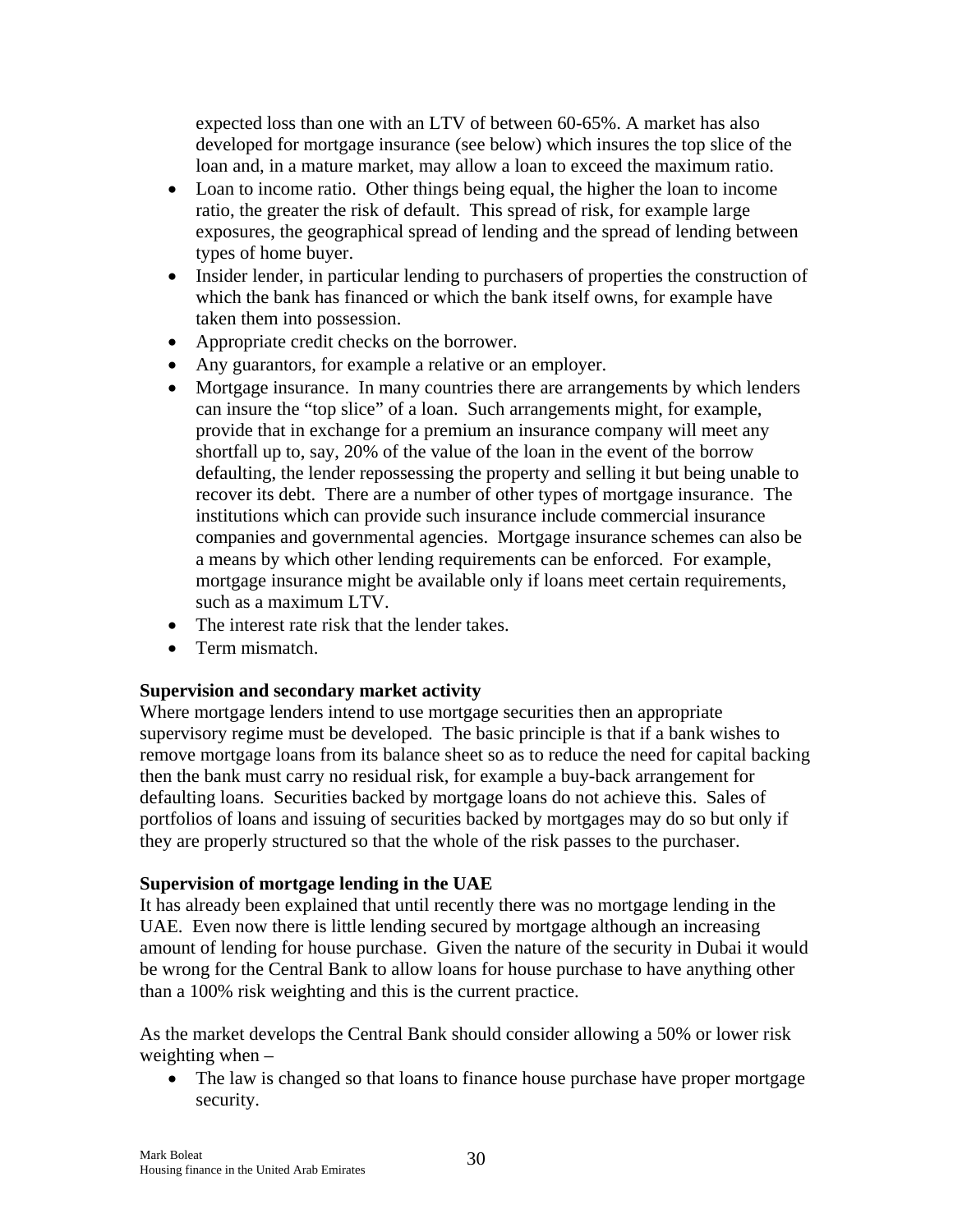- There is sufficient experience to demonstrate a low level of arrears and losses.
- There are generally accepted appraisal methods and sufficient market data so that banks know the loan to value ratios of properties they lend on.

In the meantime the Central Bank should be increasing its understanding of the functioning of the housing market in the UAE, playing its part in encouraging data collection and analysis and preparing a framework for supervising mortgage lending and developing a policy is respect of capital backing for mortgage securities.

The Central Bank also needs to have in place a framework for the treatment of mortgage securities so as to given market participants the certainty they need to make the necessary investment in these instruments.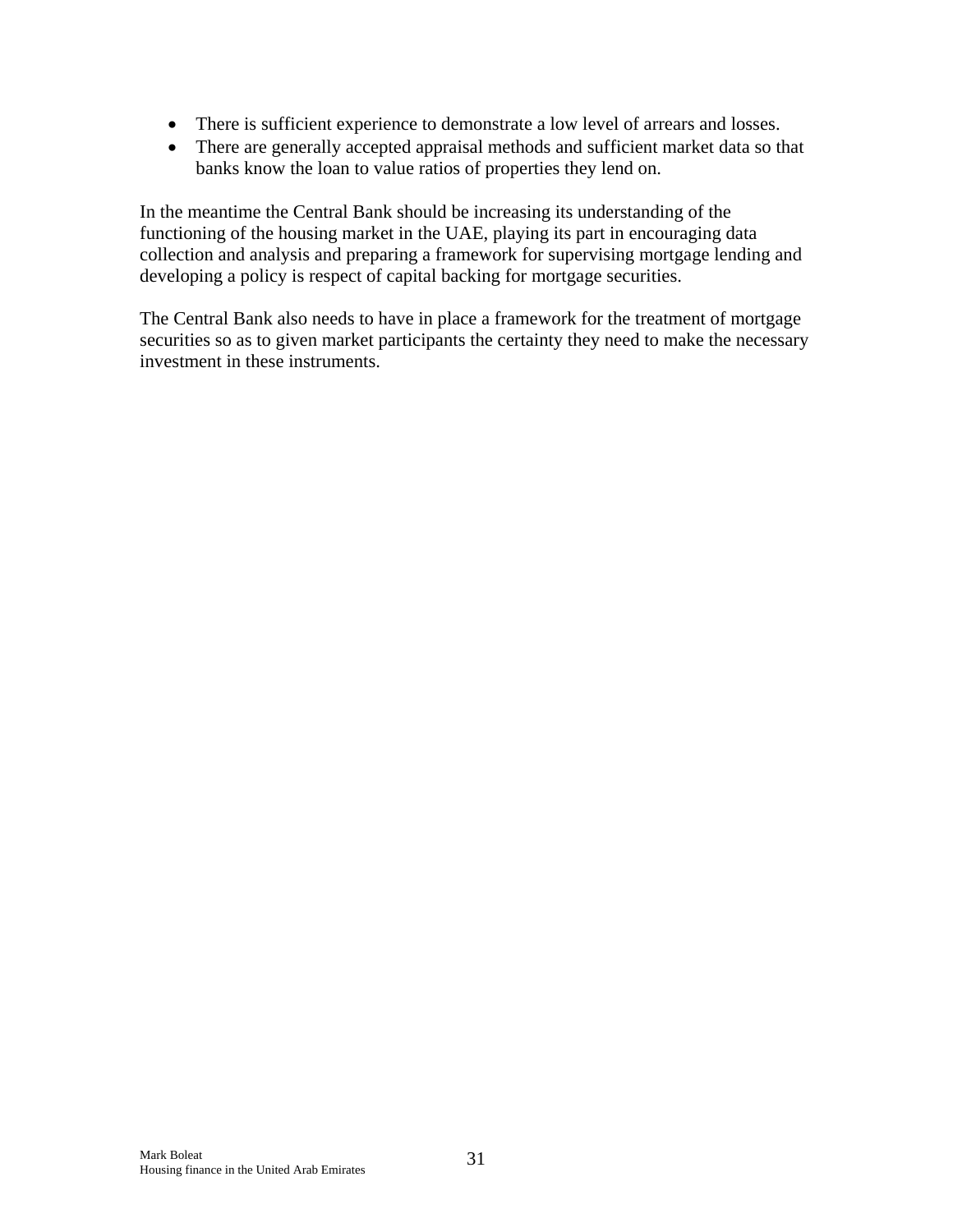# **The study**

The terms of reference of the study were -

1. To summarise the conditions that are needed to encourage the development of housing finance markets.

2. To analyse the current framework in which the housing finance market in the UAE operates

3. To identify obstacles to the development of an efficient housing finance market in the UAE.

4. To identify options for facilitating the development of the housing finance market in the UAE.

The project began with a review of literature and data on the development of housing finance markets in Dubai and comparable economies. This was followed by a visit to Dubai between 25 and 29 September. The programme was arranged by the Central Bank of the UAE and included meetings with –

- The Governor and senior officials of the central bank of the UAE.
- Barclays Bank
- Amlak Finance
- Tamweel
- Dubai Islamic Bank
- Al Tamini & Company
- Dubai Chamber of Commerce and Industry
- Dubai Municipality
- Cluttons
- The Corporate Office
- Sheikh Zayed Housing Programme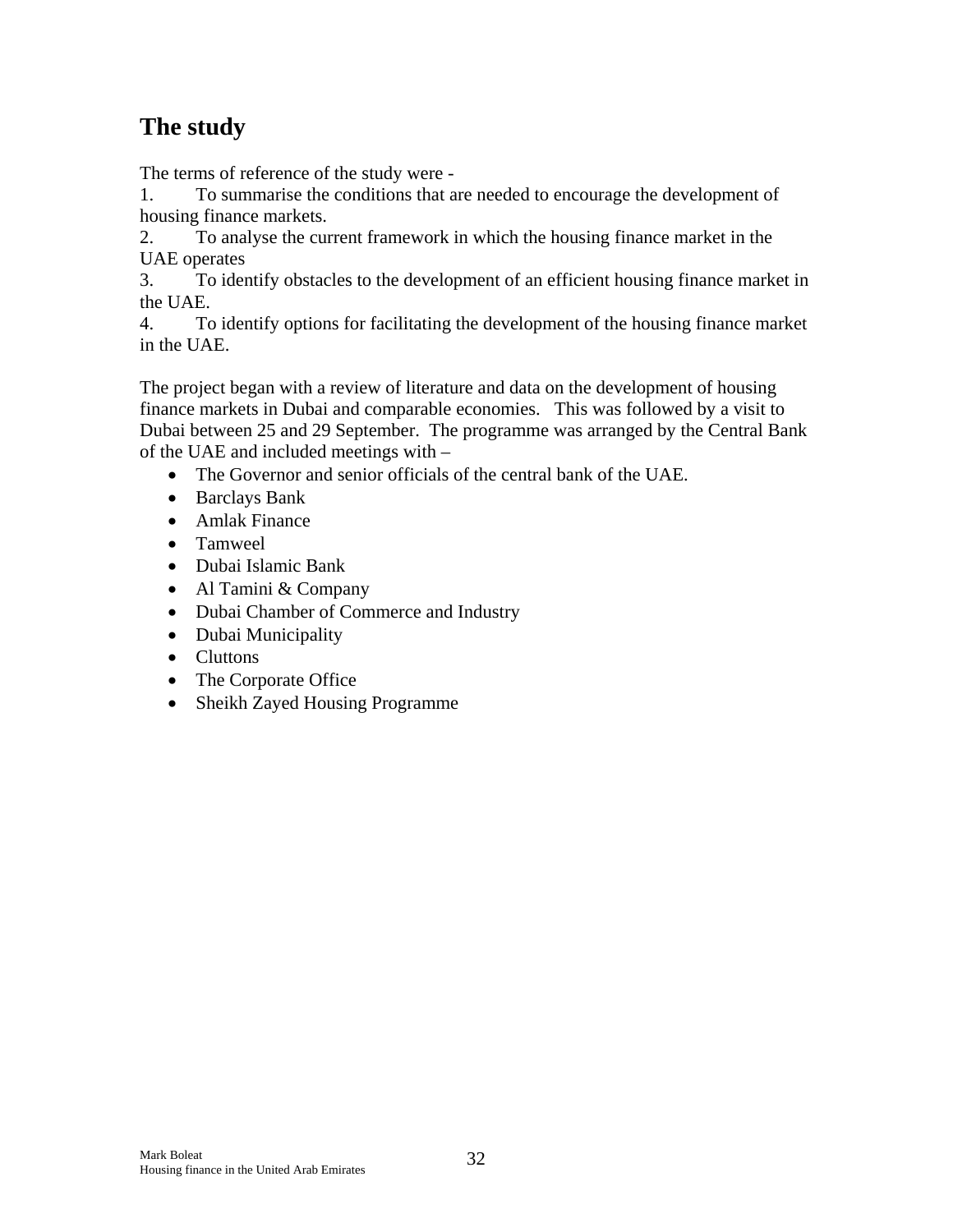# **Bibliography**

Amlak, *The prospectus*, 2004.

Dubai Chamber of Commerce and Industry, *Real Estate Sector in Dubai*, 2004.

*Dubai Property Investment Guide*, Cross Border Legal Publishing, 2004.

IMF, U*nited Arab Emirates: Financial System Stability Assessment*, IMF Country Report No 03/20, 2003.

Shuaa Capital, *Amlak Finance*, Equity Research 2004.

Shuaa Capital, *Emaar Properties,* 2004*.*